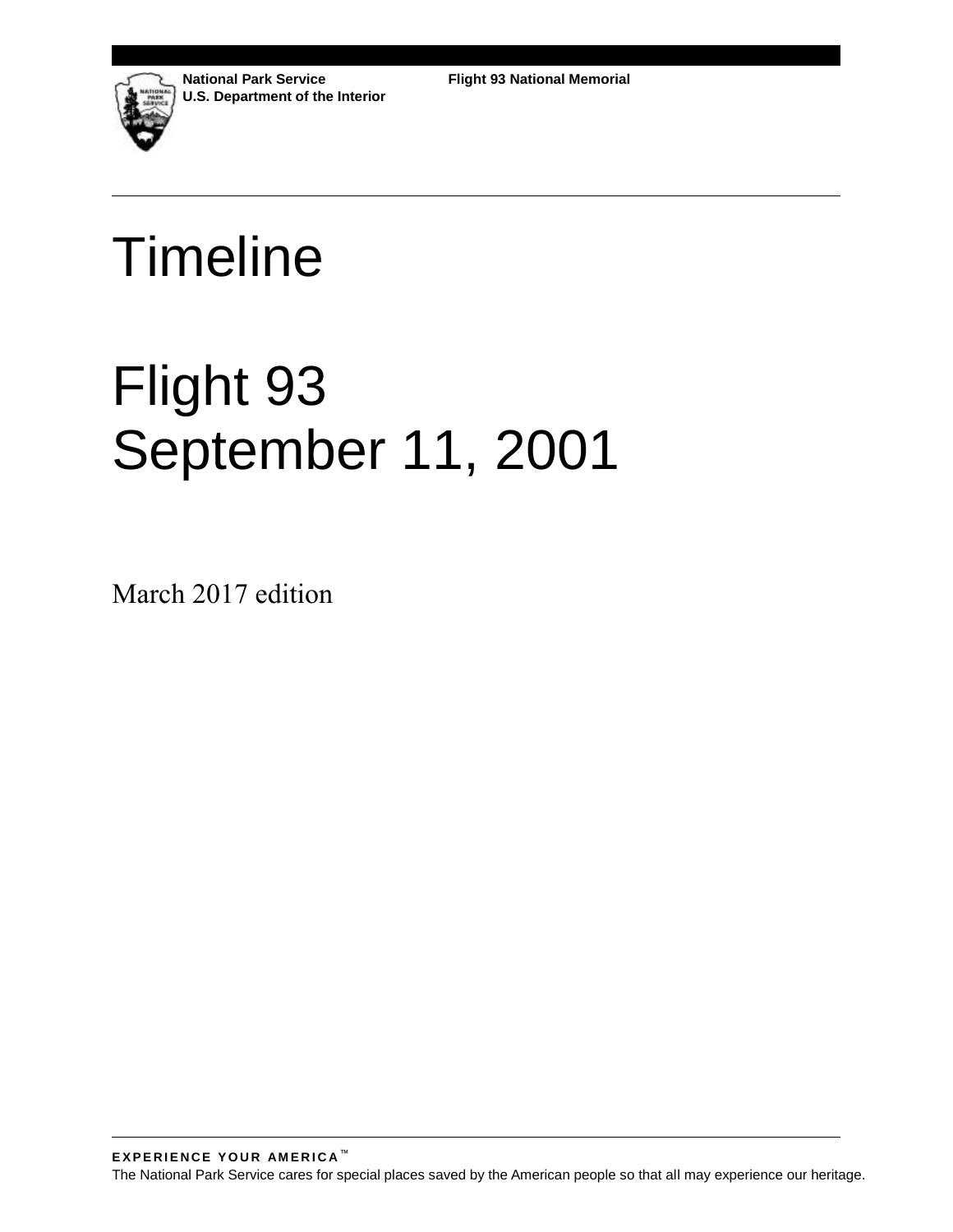Tuesday, September 11, 2001, dawns temperate and nearly cloudless in the eastern United States. Millions of men and women ready themselves for work. Some make their way to the Twin Towers, the signature structures of the World Trade Center complex in New York City. Others go to Arlington, Virginia, to the Pentagon. Across the Potomac River, the United States Congress is back in session. At the other end of Pennsylvania Avenue, people begin to line up for a White House tour. In Sarasota, Florida, President George W. Bush goes for an early morning run. $1$  It is an ordinary late summer day.

 $\mathcal{L}_\mathcal{L} = \{ \mathcal{L}_\mathcal{L} = \{ \mathcal{L}_\mathcal{L} = \{ \mathcal{L}_\mathcal{L} = \{ \mathcal{L}_\mathcal{L} = \{ \mathcal{L}_\mathcal{L} = \{ \mathcal{L}_\mathcal{L} = \{ \mathcal{L}_\mathcal{L} = \{ \mathcal{L}_\mathcal{L} = \{ \mathcal{L}_\mathcal{L} = \{ \mathcal{L}_\mathcal{L} = \{ \mathcal{L}_\mathcal{L} = \{ \mathcal{L}_\mathcal{L} = \{ \mathcal{L}_\mathcal{L} = \{ \mathcal{L}_\mathcal{$ 

The day is perfect for flying, what some pilots call "severe clear". According to the Federal Aviation Administration, "peak summer traffic demands had diminished and air traffic controllers were expecting a routine, on-time day."<sup>2</sup> Thousands of passengers board commercial aircraft, heading for business meetings, returning home from conferences, meeting friends or family for vacations. Among the many aircraft preparing to fly on that Tuesday morning are four flights which will be boarded by 19 passengers carrying weapons and a plan to hijack the planes and use them as missiles to destroy targets in New York City and Washington D.C. It is an attack against America. The flights are:

**American Airlines Flight 11** – Boston, MA to Los Angeles, CA – a Boeing 767 with 81 passengers and 11 crew members; take-off time: 7:59 a.m.

**United Airlines Flight 175** – Boston, MA to Los Angeles, CA – a Boeing 767 with a 56 passengers and 9 crew members; take-off time: 8:14 a.m.

**American Airlines Flight 77** – Washington, D.C. to Los Angeles, CA – a Boeing 757 with 58 passengers and 6 crew members; take-off time: 8:20 a.m.

**United Airlines Flight 93** – Newark, NJ to San Francisco, CA – a Boeing 757 with 37 passengers and 7 crew members; take-off time: 8:42 a.m.<sup>3</sup>

Times indicated are Eastern Daylight Time.

The following timeline focuses primarily on events related to United Airlines Flight 93, the plane which did *not* strike the terrorists' intended target. Events on board Flight 11 and Flight 175 are identified as relating to the attacks at the World Trade Center. Events on board Flight 77 are identified as relating to the attack at the Pentagon. The events of September 11, 2001 were unprecedented and complex. The reporting of these events has been conflicting. New information about the attacks and the response to the attacks continues to be released. This timeline is based on the most complete information available at this time, and will be revised or updated as new information becomes available.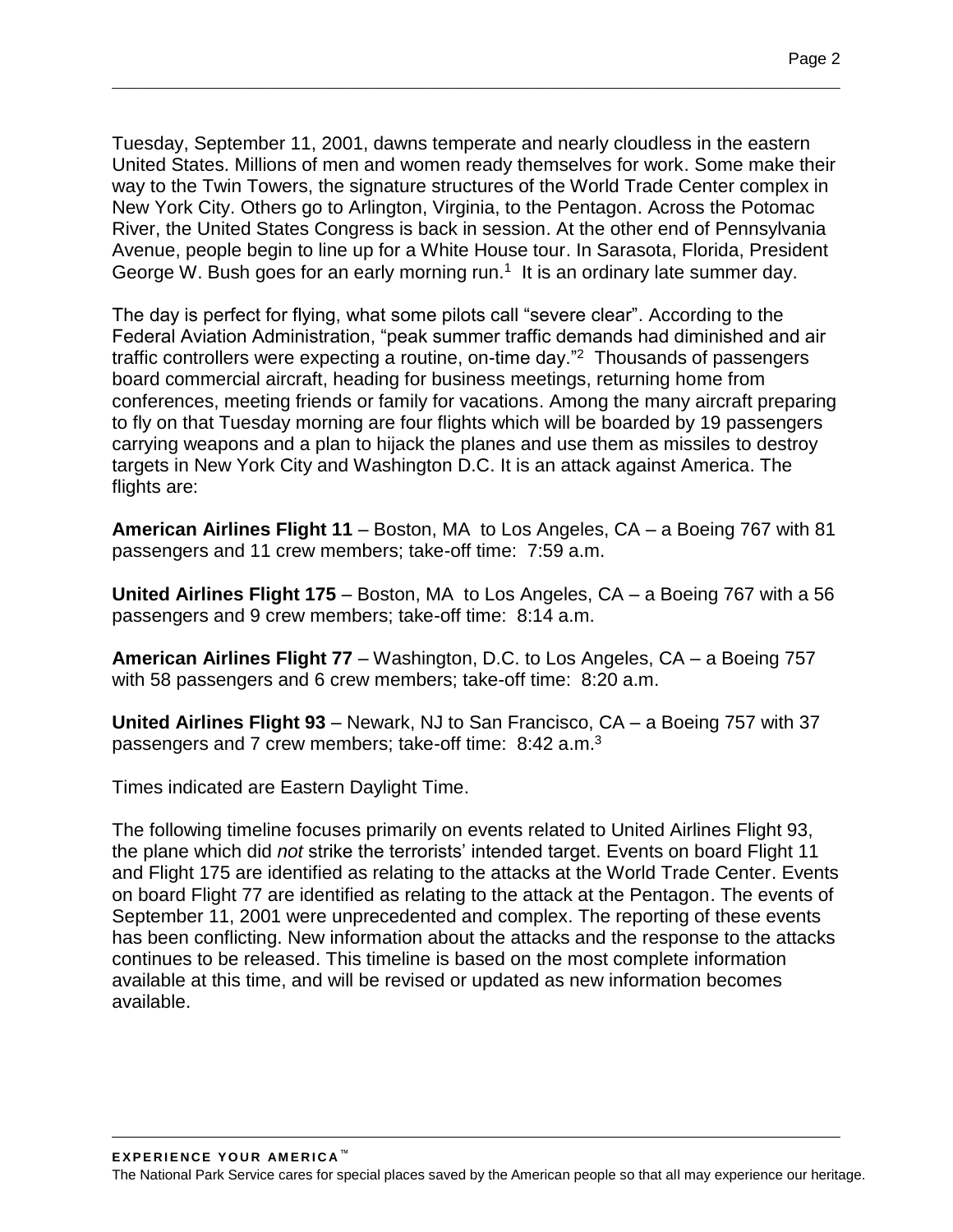# **Timeline, September 11, 2001**

#### **Between 4:45 – 6:45 am: Hijacker-Pilot Jarrah phones girlfriend in Germany**

In a Newark, New Jersey hotel room, Ziad Jarrah, places five telephone calls to Lebanon (his home country), one call to France, and one call to his girlfriend, Aysel Senguen, in Germany.<sup>4</sup> In this brief call, he tells Senguen that he loves her.<sup>5</sup> Jarrah and three male companions check out of the Days Inn at approximately 6:48 am<sup>6</sup> and head to Newark International Airport to board United Airlines Flight 93.

 $\mathcal{L}_\mathcal{L} = \{ \mathcal{L}_\mathcal{L} = \{ \mathcal{L}_\mathcal{L} = \{ \mathcal{L}_\mathcal{L} = \{ \mathcal{L}_\mathcal{L} = \{ \mathcal{L}_\mathcal{L} = \{ \mathcal{L}_\mathcal{L} = \{ \mathcal{L}_\mathcal{L} = \{ \mathcal{L}_\mathcal{L} = \{ \mathcal{L}_\mathcal{L} = \{ \mathcal{L}_\mathcal{L} = \{ \mathcal{L}_\mathcal{L} = \{ \mathcal{L}_\mathcal{L} = \{ \mathcal{L}_\mathcal{L} = \{ \mathcal{L}_\mathcal{$ 

#### **7:00 am: United Airlines crew prepares for flight**

United Airlines Captain Jason Dahl enters a secure area of Terminal A at Newark International Airport and begins preparations to pilot Flight 93 from Newark to San Francisco. He meets LeRoy Homer, Jr., the first officer for the flight, in the operations center. The five flight attendants assigned to Flight 93 also gather at the center for a briefing and to divide responsibilities.<sup>7</sup>

#### **7:00 am: Ida's Store opens in Shanksville, Pennsylvania**

In this small western Pennsylvania town of 245 residents, Rick King walks a block from his home to his business and opens Ida's Store for the day. He begins brewing coffee for his regular early morning customers.

#### **7:03-7:39 am: Hijackers check in for flight at Newark Airport**

Saeed al Ghamdi, Ahmed al Nami, Ahmad al Haznawi and Ziad Jarrah check in at the ticket counter for United Airlines Flight 93.<sup>8</sup> Jarrah, 26, of Lebanon, has been in the United States off and on since June, 2000.<sup>9</sup> He earned his private pilot certificate from the Federal Aviation Administration (FAA) at the Florida Flight Training Center in November, 2000.<sup>10</sup> The other three hijackers, citizens of Saudi Arabia, range in age between 20 and 25 years old.<sup>11</sup>. They entered the United States during May and June, 2001.<sup>12</sup>

The four men pass through the security checkpoint without incident. Only one of the four, Ahmad al Haznawi, is selected for enhanced screening. As a precaution, his bag is held off the plane until he boards.<sup>13</sup>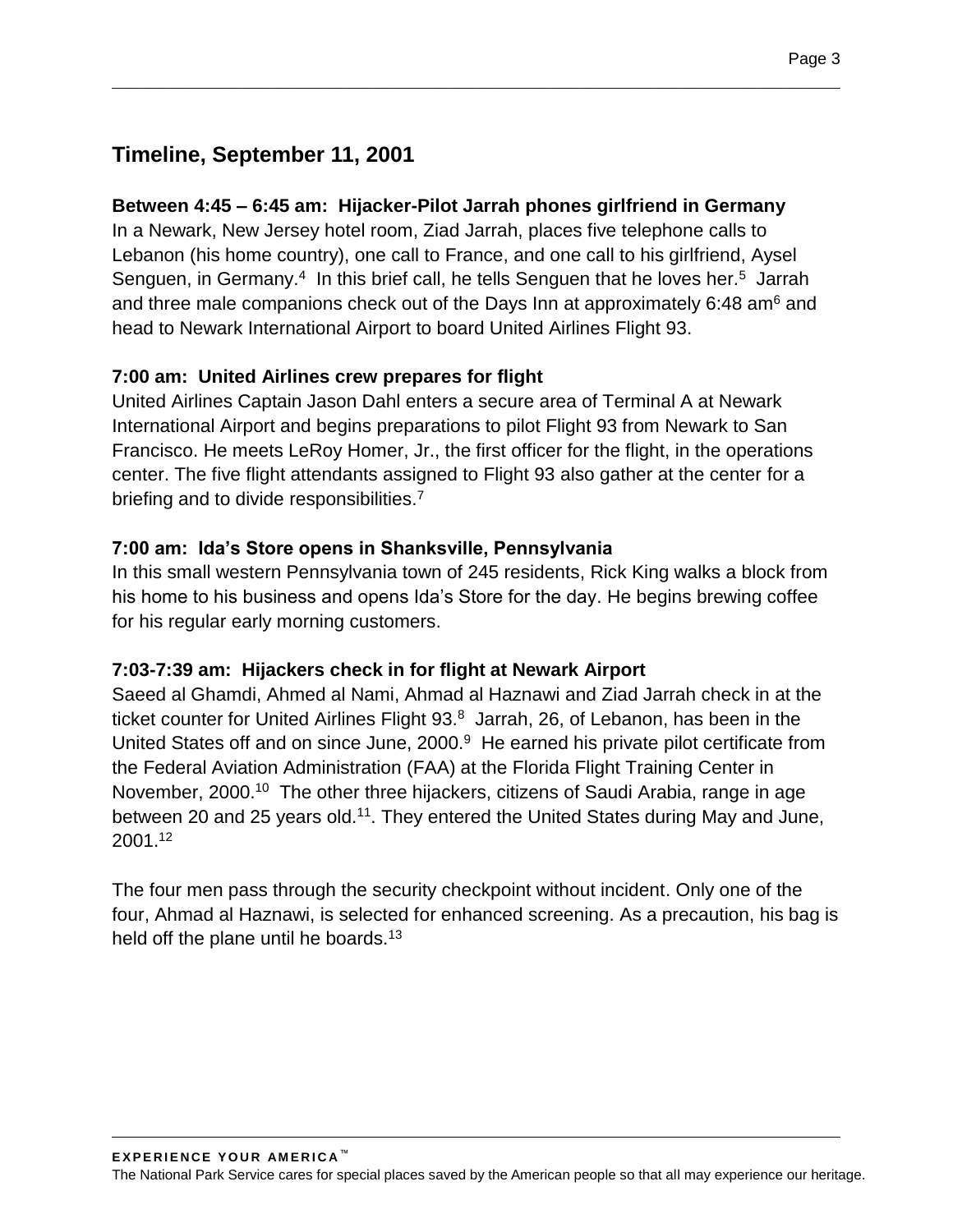#### **7:20 am: Boarding call for Flight 93**

Flight 93 begins boarding at Gate 17.<sup>14</sup> The plane is a Boeing 757-200, capable of seating 182 persons, but is only 20% filled for the early morning trip to San Francisco. The plane has a single, center aisle. It is loaded with 48,700 pounds of fuel for the non-stop, cross country trip.<sup>15</sup> The flight is scheduled to depart the gate at 8:00 a.m. (the same time as United Airlines Flight 175) and is expected to land in San Francisco at 11:14 a.m. Pacific Time.<sup>16</sup>

 $\mathcal{L}_\mathcal{L} = \{ \mathcal{L}_\mathcal{L} = \{ \mathcal{L}_\mathcal{L} = \{ \mathcal{L}_\mathcal{L} = \{ \mathcal{L}_\mathcal{L} = \{ \mathcal{L}_\mathcal{L} = \{ \mathcal{L}_\mathcal{L} = \{ \mathcal{L}_\mathcal{L} = \{ \mathcal{L}_\mathcal{L} = \{ \mathcal{L}_\mathcal{L} = \{ \mathcal{L}_\mathcal{L} = \{ \mathcal{L}_\mathcal{L} = \{ \mathcal{L}_\mathcal{L} = \{ \mathcal{L}_\mathcal{L} = \{ \mathcal{L}_\mathcal{$ 

The passengers who board Flight 93 range in age from 20 to 79. They are college students, retirees, businessmen and women. Ten passengers (including the 4 hijackers) are seated in first class. The remaining 27 passengers have seats in the coach section.

#### **7:39-7:48 am: Terrorist-Hijackers board Flight 93**

The four hijackers take seats in first class. Jarrah is in seat 1B, closest to the cockpit.<sup>17</sup> The others sit in 3C, 3D, and 6B. At least one of the hijackers carries a document entitled "The Last Night", an instruction sheet for the hijackers which begins, "Embrace the will to die and renew allegiance. Familiarize yourself with the plan well from every aspect, and anticipate the reaction and resistance from the enemy."<sup>18</sup>

#### **Until 8:00 am: Passengers relay changes in travel plans**

At least ten of the passengers and crew on Flight 93 had planned to take later or earlier flights or found themselves on Flight 93 due to schedule changes.<sup>19</sup> One of these, passenger Lauren Grandcolas, phones her husband in San Rafael, California and leaves a message saying that she will arrive home an hour earlier than expected. She had been scheduled for United Airlines Flight 91, but her car service arrived at the airport early, allowing her to take Flight 93 instead. "Hey, I just want to let you know I'm on the eight o'clock instead of the 9:20," Lauren told her husband.<sup>20</sup>

#### **8:00 am: The Shanksville, Pennsylvania Post Office opens for the day**

Judi Baeckel, acting postmaster, opens the Shanksville Post Office for the day and begins to sort the mail for the 165 box-holders.

#### **8:01 am: Flight 93 leaves the terminal.**

United Airlines Flight 93 leaves the terminal just one minute behind schedule. On board are 37 passengers and 7 crew members. Normally, planes taxi to the runway and take off within 10-15 minutes.<sup>21</sup> A cockpit voice recorder on board the plane begins capturing sounds from pick-ups in the pilot and first officer's headsets and in the overhead panel of the flight deck. The device has a 30 minute loop tape.  $22$  The aircraft's flight data recorder begins storing thousands of pieces of information about the flight.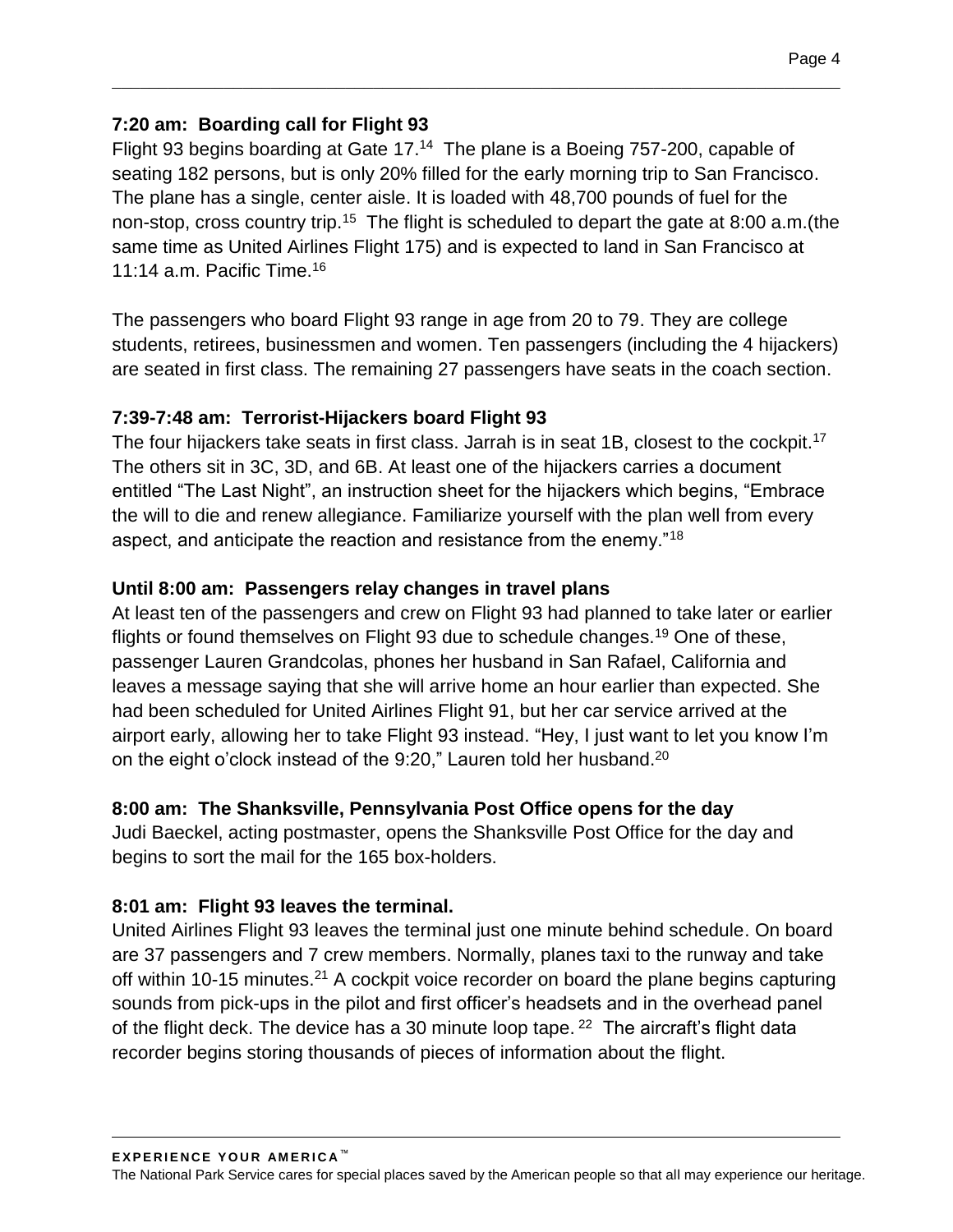#### *8:14 am: Flight 11 is hijacked*

WORLD. TRADE **CENTER**  *American Airlines Flight 11, en route from Boston to Los Angeles, is hijacked. Within minutes, Flight Attendant Betty Ong phones American Airlines, reporting, "The cockpit's not answering; somebody's been stabbed in business class--and I think there's mace that we can't breathe. I don't know. I think we're getting hijacked." Ong continues to relay information from the flight for the next 26 minutes. 23*

 $\mathcal{L}_\mathcal{L} = \{ \mathcal{L}_\mathcal{L} = \{ \mathcal{L}_\mathcal{L} = \{ \mathcal{L}_\mathcal{L} = \{ \mathcal{L}_\mathcal{L} = \{ \mathcal{L}_\mathcal{L} = \{ \mathcal{L}_\mathcal{L} = \{ \mathcal{L}_\mathcal{L} = \{ \mathcal{L}_\mathcal{L} = \{ \mathcal{L}_\mathcal{L} = \{ \mathcal{L}_\mathcal{L} = \{ \mathcal{L}_\mathcal{L} = \{ \mathcal{L}_\mathcal{L} = \{ \mathcal{L}_\mathcal{L} = \{ \mathcal{L}_\mathcal{$ 

#### **8:16 am: Classes begin at Shanksville-Stonycreek School**

It is the tenth day of the new school year at Shanksville-Stonycreek, one of the smallest public schools in Pennsylvania. There are 490 students in Pre-Kindergarten through Grade  $12.24$ 

#### *8:25 am: Flight Attendants calmly relate information*

*On Flight 11, Flight Attendant Amy Sweeney phones a different American Airlines facility, reporting in a calm voice that the plane has been hijacked, a passenger in first class has been killed, two flight attendants have been stabbed, the crew is unable to contact the cockpit, and there is a bomb in the plane. She and fellow Flight Attendant Betty Ong report the seat numbers of the "Middle Easterners" who have taken over the cockpit. 25*

#### **8:42 am: Flight 93 takes off 25 minutes late**

Air traffic is typically heavy at the Newark Airport, causing delays on the runway. When United Airlines Flight 93 finally takes off, it is running about 25 minutes late.<sup>26</sup>

#### *8:42-8:46 am: A second plane is hijacked*

*United Airlines Flight 175, en route from Boston to Los Angeles, is hijacked. Its transponder code is changed and the aircraft deviates from its assigned altitude. <sup>27</sup>* WORLD TRADE CENTER

#### *8:46 am: Flight 11 crashes into the World Trade Center*

**WORLD** TRADE **CENTER** 

*Flight Attendant Amy Sweeney, still speaking with American Airlines, reports, "We are flying low. We are flying very, very low. We are flying way too low. Oh, my God! We are way too low." Hijacked American Airlines Flight 11 crashes into floors 93-99 of the North Tower of the World Trade Center. All on board and an unknown number in the building are killed on impact.<sup>28</sup>*

WORLD TRADE CENTER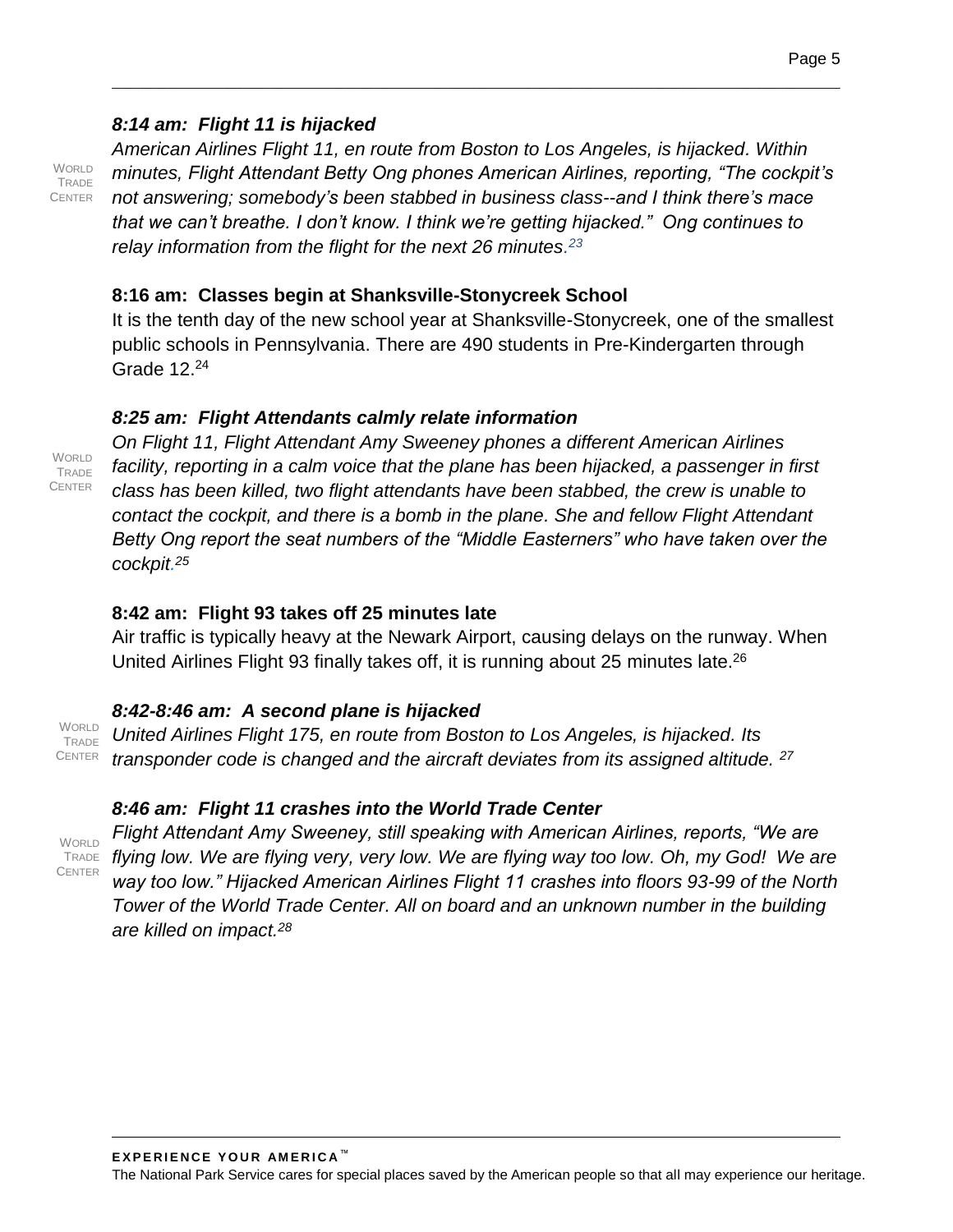#### **8:50 am: President Bush learns of crash at World Trade Center**

President George W. Bush is visiting a Sarasota, Florida classroom to speak about education and listen to children reading. Before entering the classroom, Bush is informed that "a small, twin-engine plane has crashed into the World Trade Center."<sup>29</sup> Five minutes later he speaks to National Security Advisor Condoleezza Rice, who is at the White House. She tells the President that, in fact, a commercial aircraft has struck the World Trade Center.*<sup>30</sup>*

 $\mathcal{L}_\mathcal{L} = \{ \mathcal{L}_\mathcal{L} = \{ \mathcal{L}_\mathcal{L} = \{ \mathcal{L}_\mathcal{L} = \{ \mathcal{L}_\mathcal{L} = \{ \mathcal{L}_\mathcal{L} = \{ \mathcal{L}_\mathcal{L} = \{ \mathcal{L}_\mathcal{L} = \{ \mathcal{L}_\mathcal{L} = \{ \mathcal{L}_\mathcal{L} = \{ \mathcal{L}_\mathcal{L} = \{ \mathcal{L}_\mathcal{L} = \{ \mathcal{L}_\mathcal{L} = \{ \mathcal{L}_\mathcal{L} = \{ \mathcal{L}_\mathcal{$ 

#### *8:51-8:54 am: A third plane is hijacked*

PENTAGON

*American Airlines Flight 77, en route from Washington, D.C. to Los Angeles, is hijacked and begins making unauthorized turns to the south and east and descending. Because the transponder is turned off, Air Traffic Controllers at the Indianapolis Center are not able to locate the aircraft.* 

#### *8:52 am: Flight 175 passengers phone family members; crew members call airline* WORLD TRADE **CENTER**

*A passenger on Flight 175, Peter Hanson, phones his father and tells him about the hijacking. Hanson says his son reported: "I think they've taken over the cockpit—an attendant has been stabbed—and someone else up front may have been killed. The plane is making strange moves. Call United Airlines."<sup>31</sup> A male flight attendant phones United Airlines, reporting the hijacking and the murder of both pilots. He believes the hijackers are flying the plane. Passenger Garnet Bailey phones his wife. Another passenger, Brian Sweeney, phones his wife, leaving this message: "Hi, Jules. It's Brian. Listen, I'm on an airplane that's been hijacked." He phones his mother to report the hijacking, telling her that the passengers are considering storming the cockpit to wrest control from the hijackers.*<sup>32</sup> 

#### *9:00 am: Passengers' final moments on hijacked Flight 175*

**WORLD TRADE CENTER** 

*Peter Hanson phones his father again and, according to his father, reports these conditions on the hijacked plane: "It's getting bad, Dad—A stewardess was stabbed— They seem to have knives and mace—They said they have a bomb . . . I don't think the pilot is flying the plane—I think we are going down—I think they intend to go to Chicago or someplace and fly into a building—Don't worry, Dad—If it happens, it'll be very fast— My God, my God."<sup>33</sup>*

**WORLD** TRADE **CENTER** 

#### *9:03 am: Flight 175 crashes into the World Trade Center*

*Millions watch on television as hijacked United Airlines Flight 175 crashes into floors 77- 85 of the South Tower of the World Trade Center. All on board and an unknown number in the building are killed instantly.*<sup>34</sup>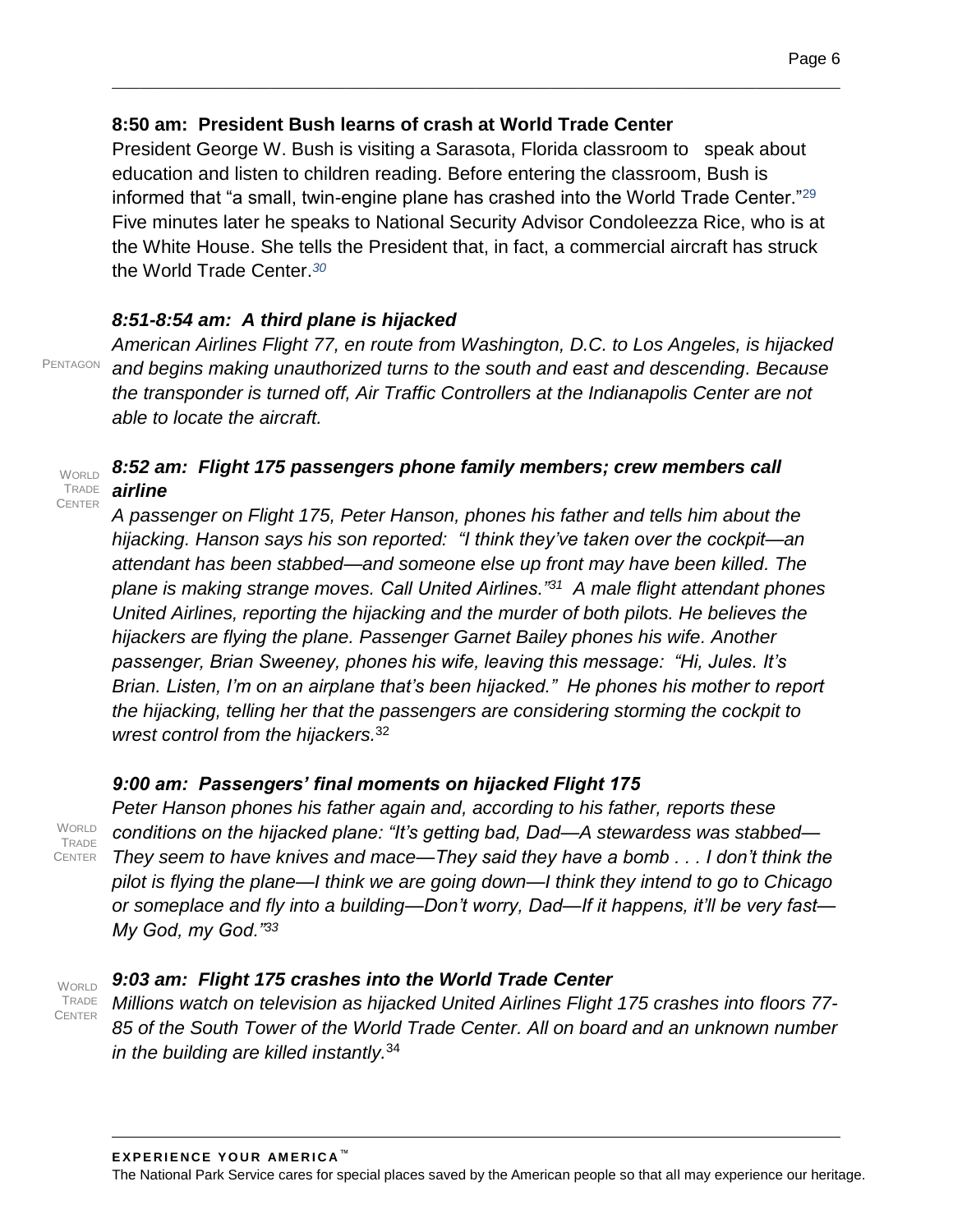#### **9:05 am: President Bush learns about second strike at World Trade Center**

President George W. Bush is still in the Florida classroom when Andrew Card, his Chief of Staff, whispers to him, "A second plane hit the second tower. America is under attack."*<sup>35</sup>*

 $\mathcal{L}_\mathcal{L} = \{ \mathcal{L}_\mathcal{L} = \{ \mathcal{L}_\mathcal{L} = \{ \mathcal{L}_\mathcal{L} = \{ \mathcal{L}_\mathcal{L} = \{ \mathcal{L}_\mathcal{L} = \{ \mathcal{L}_\mathcal{L} = \{ \mathcal{L}_\mathcal{L} = \{ \mathcal{L}_\mathcal{L} = \{ \mathcal{L}_\mathcal{L} = \{ \mathcal{L}_\mathcal{L} = \{ \mathcal{L}_\mathcal{L} = \{ \mathcal{L}_\mathcal{L} = \{ \mathcal{L}_\mathcal{L} = \{ \mathcal{L}_\mathcal{$ 

# *9:12 am: Flight Attendant calls from hijacked Flight 77*

*Renee May, a flight attendant working in first class on Flight 77, phones her mother from the rear of the plane, asking her to contact American Airlines to alert them to the hijacking.*<sup>36</sup>

## **9:15 am: The automatic pilot on Flight 93 is engaged.<sup>37</sup>**

The plane has reached its assigned altitude of 35,000 feet and is flying normally across northern Pennsylvania.

## *9:16 am: Passenger on Flight 77 phones husband*

*Flight 77 passenger Barbara Olson calls her husband and reports that her flight has been hijacked. The hijackers have knives and box cutters, she says, and are not aware*  PENTAGON of her call. All of the passengers have been moved to the rear of the plane. After about *a minute of conversation, the call is cut off. At 9:20 Olson phones her husband again and learns from him that two other planes have been hijacked and purposely crashed.<sup>38</sup>*

## **9:19 am: United Airlines dispatcher transmits warning message**

United Airlines Flight Dispatcher, Ed Ballinger, aware that two hijacked airliners have crashed into the World Trade Center, takes the initiative to begin transmitting text warnings to the sixteen flights he is handling: "BEWARE ANY COCKPIT INTRUSION. TWO AIRCRAFT IN NY, HIT TRADE CNTER BLDS."<sup>39</sup> The message is relayed to the sixteen aircraft over the next several minutes.<sup>40</sup>

## **9:21 am: Flight 93 captain checks in with United Airlines dispatcher**

Captain Dahl, not yet in receipt of the warning, sends a routine text message to United Airlines dispatcher, Ed Ballinger: "GOOD MORNIN' . . . NICE CLIMB OUTTA EWR [NEWARK AIRPORT] AFTER A NICE TOUR OF THE APT [APARTMENT] COURTS Y [AND] GRND CNTRL . . . AT 350 OCCL LT [OCCASIONAL LIGHT] CHOP. WIND 290/50 AIN'T HELPING. J." <sup>41</sup>

## **9:21 am: Confusion regarding Flight 11 leads to military action**

The nation's Air Traffic Control System and the military struggle to deal with an unprecedented multiple hijacking in which planes are used as weapons. They receive an erroneous report that Flight 11 has *not* crashed into the World Trade Center, but instead is still airborne and on a course for Washington, D.C. In response, fighter jets are scrambled from Langley Air Force Base, but without orders to engage. In fact, the fighter pilots are not aware of the hijackings. $42$ 

PENTAGON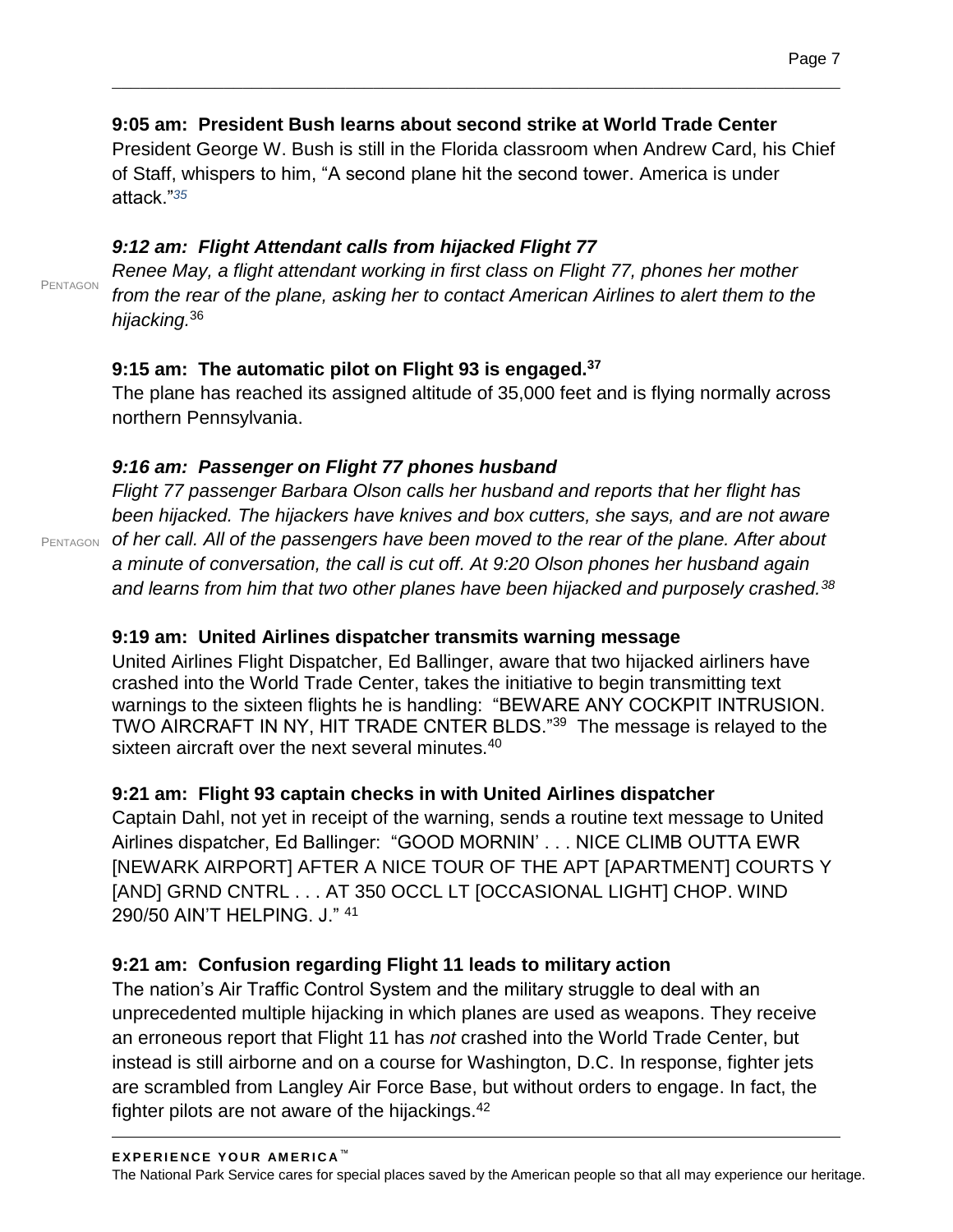#### **9:22 am: United Airlines transmits message from first officer's wife**

United Airlines sends a text message to First Officer Leroy Homer at the request of his wife, who is concerned about him after learning about the attacks on the World Trade Center.<sup>43</sup>

 $\mathcal{L}_\mathcal{L} = \{ \mathcal{L}_\mathcal{L} = \{ \mathcal{L}_\mathcal{L} = \{ \mathcal{L}_\mathcal{L} = \{ \mathcal{L}_\mathcal{L} = \{ \mathcal{L}_\mathcal{L} = \{ \mathcal{L}_\mathcal{L} = \{ \mathcal{L}_\mathcal{L} = \{ \mathcal{L}_\mathcal{L} = \{ \mathcal{L}_\mathcal{L} = \{ \mathcal{L}_\mathcal{L} = \{ \mathcal{L}_\mathcal{L} = \{ \mathcal{L}_\mathcal{L} = \{ \mathcal{L}_\mathcal{L} = \{ \mathcal{L}_\mathcal{$ 

#### **9:24 am: Routine transmission from Flight 93 cockpit**

Flight 93 establishes routine radio contact with Cleveland Air Route Traffic Control Center: "Good morning Cleveland, United ninety-three is with you at three five oh [35,000 feet] intermittent light chop." The air traffic controller, John Werth, busy issuing new routes based on the events occurring on the East Coast, does not reply to Flight 93's initial transmission.<sup>44</sup>

#### **9:25 am: Nationwide Ground Stop**

Ben Sliney, the National Operations Manager of the FAA Command Center in Herndon, Virginia, orders a nationwide ground stop which prevents all aircraft from taking off in the United States.<sup>45</sup>

#### **9:25 am: Routine conversation between Flight 93 and Cleveland Center**

Flight 93 again checks in with Cleveland: "United ninety-three checking three-five-oh (35,000 feet)". This time the controller replies, "United ninety-three, Cleveland, roger."46

#### **9:26 am: Flight 93 pilot asks United for confirmation of warning message**

Flight 93 pilot, Jason Dahl, responds to the Ballinger warning he received at 9:24: "ED CONFIRM LATEST MSSG PLZ—JASON.<sup>47</sup>

#### **9:28 am: Cleveland Center hears struggle as Flight 93 is hijacked.**

Hijackers wearing red bandanas around their foreheads, break into the cockpit of Flight 93 as it flies over eastern Ohio. Flight 93 suddenly drops 685 feet in altitude. Cleveland Center hears the first of two radio transmissions from an unidentified aircraft. During the first broadcast, the captain or first officer declares "Mayday" amid the sounds of a physical struggle in the cockpit. The second radio transmission, 35 seconds later, indicates that the fight is continuing. The captain or first officer is heard shouting, "Hey get out of here—get out of here—get out of here."<sup>48</sup> Noticing that Flight 93 has made an unauthorized altitude change, the controller, John Werth, suspects that the transmission originated with that flight. He asks, "Somebody call Cleveland?"49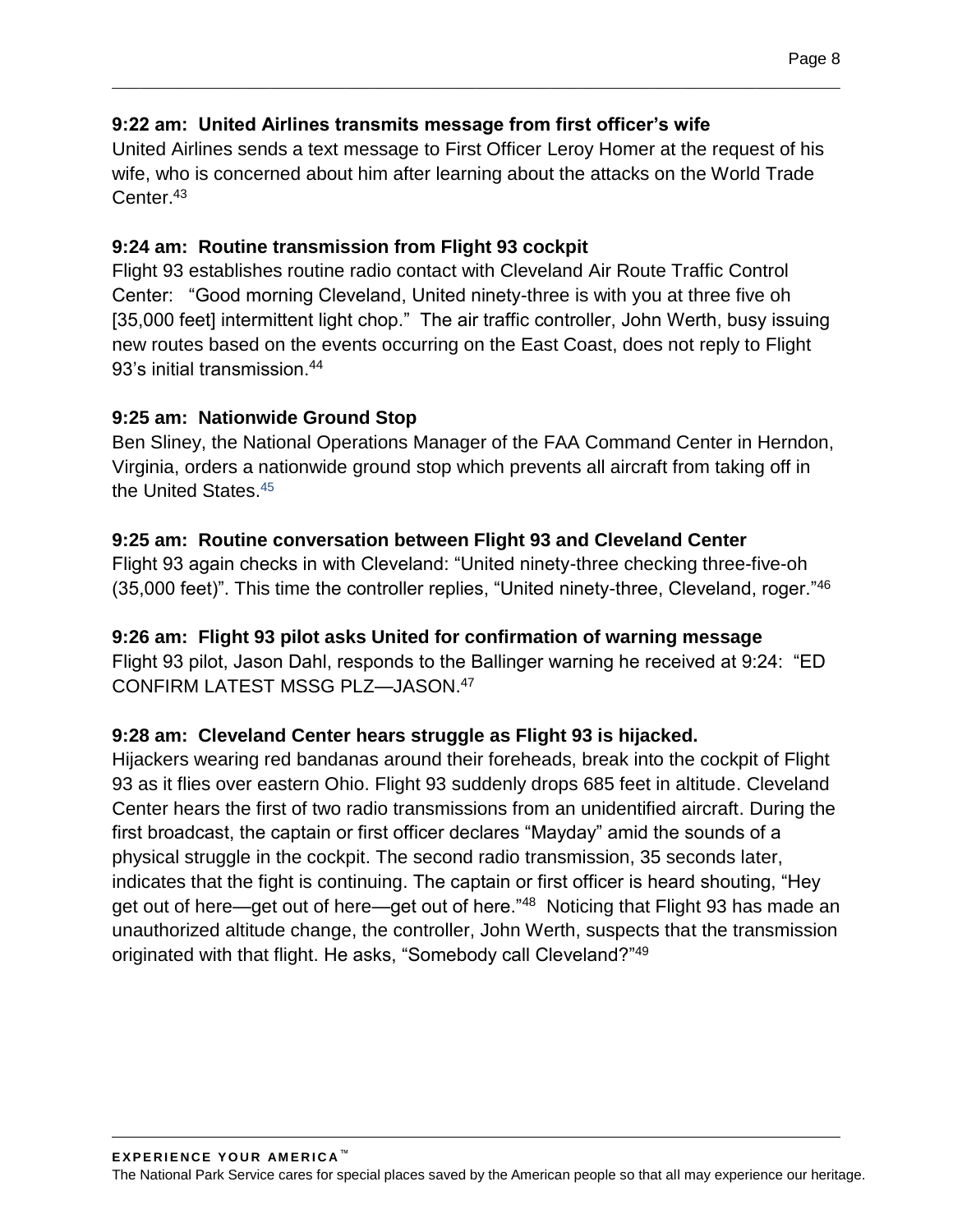#### **9:29 am: Cleveland Center tries to reach Flight 93**

Controller John Werth continues calling Flight 93, "United ninety-three, verify three-fivezero (thirty-five thousand feet)." There is no reply. Werth makes numerous attempts to contact Flight 93 without receiving any acknowledgement. Controllers at Cleveland Center move other aircraft away from Flight 93 due to the lack of acknowledgement. Several other aircraft on the frequency confirm hearing unusual sounds of an unknown origin.<sup>50</sup>

 $\mathcal{L}_\mathcal{L} = \{ \mathcal{L}_\mathcal{L} = \{ \mathcal{L}_\mathcal{L} = \{ \mathcal{L}_\mathcal{L} = \{ \mathcal{L}_\mathcal{L} = \{ \mathcal{L}_\mathcal{L} = \{ \mathcal{L}_\mathcal{L} = \{ \mathcal{L}_\mathcal{L} = \{ \mathcal{L}_\mathcal{L} = \{ \mathcal{L}_\mathcal{L} = \{ \mathcal{L}_\mathcal{L} = \{ \mathcal{L}_\mathcal{L} = \{ \mathcal{L}_\mathcal{L} = \{ \mathcal{L}_\mathcal{L} = \{ \mathcal{L}_\mathcal{$ 

## **9:30 am: President addresses the nation from Florida**

Before leaving the elementary school in Sarasota, Florida, the President broadcasts a brief message: "Ladies and gentlemen, this is a difficult moment for America . . . Today we've had a national tragedy. Two airplanes have crashed into the World Trade Center in an apparent terrorist attack on our country . . . . Terrorism against our nation will not stand."<sup>51</sup>

#### **9:30 am: Shanksville residents feel safe**

In Shanksville, as around the country, people tune into television coverage from New York City, and watch as the World Trade Center's Twin Towers burn. Customers at Ida's Store and the post office agree that, at a time like this, they're glad to be living in the safety of Shanksville.

## **9:32 am: Hijacker's announcement heard by Cleveland Center and other pilots**

An out-of-breath hijacker, probably Jarrah, makes this announcement which was heard and recorded by Air Traffic Control: "Ladies and Gentlemen: Here the captain, please sit down keep remaining sitting. We have a bomb on board. So, sit." Jarrah then programmed the plane's autopilot to turn the aircraft around and head east.<sup>52</sup> The cockpit voice recorder also captures the voice of a woman, most likely a flight attendant, who is held captive in the cockpit. Based on this overheard transmission, Cleveland Center reports to the Herndon Command Center (FAA) that Flight 93 may have a bomb on board.<sup>53</sup>

## **9:33 am: Controller and Dispatcher attempt contact with Flight 93**

Cleveland Center, responding to the radio transmission from the hijacked plane, asks, "We just, ah, we didn't get it clear . . . Is that United Ninety Three calling?" A new text warning message from United Airlines is sent to Flight 93 and other aircraft: "High security alert. Secure cockpit."<sup>54</sup>

#### **9:34 am: Flight 93 changes course. FAA Headquarters notified of hijacking**

Flight 93 begins climbing and turning to the southeast without air traffic authorization while Cleveland Center moves several aircraft out of its way.<sup>55</sup> The Herndon Command Center advises FAA Headquarters that Flight 93 is hijacked.56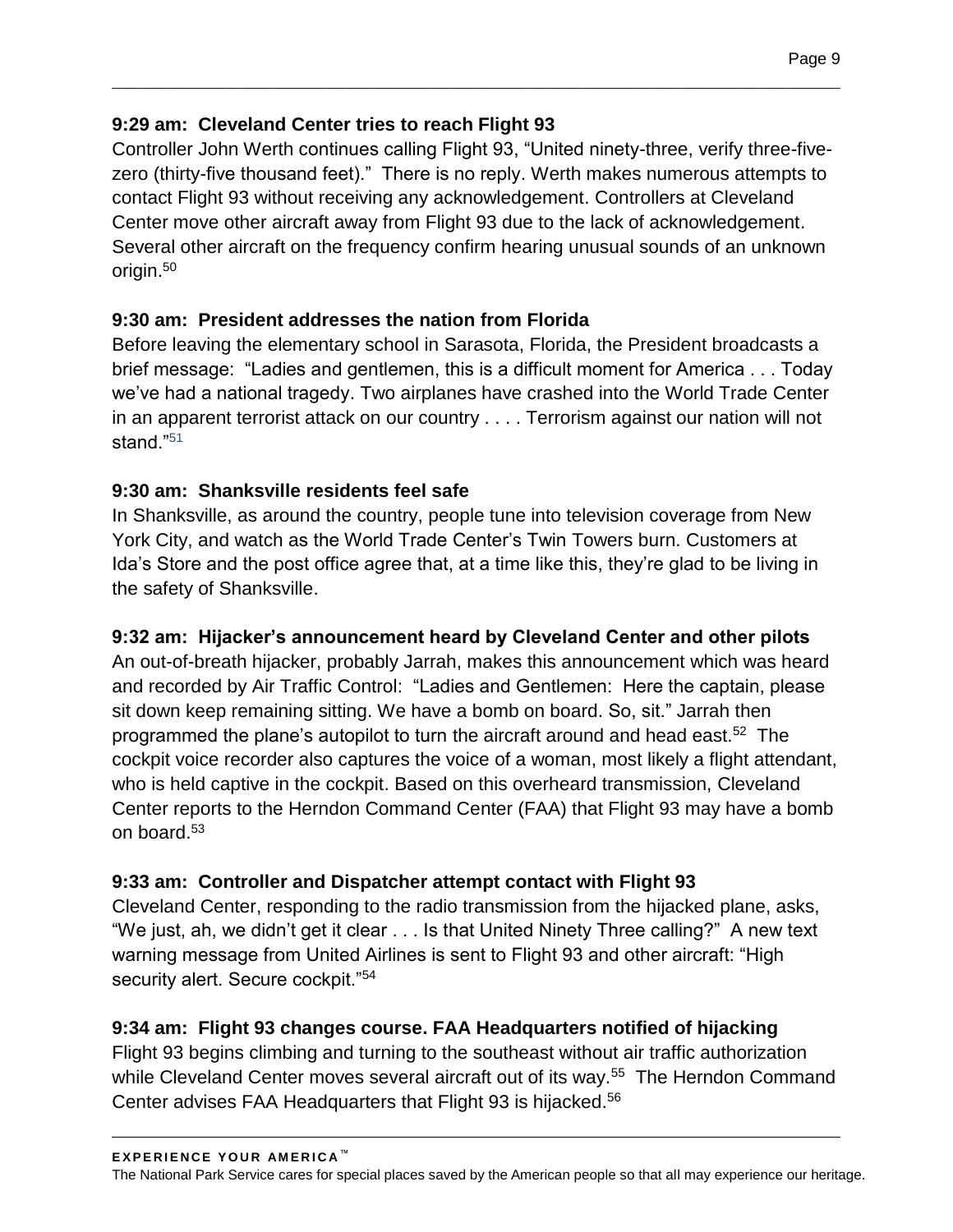#### **9:35 am: Flight Attendant pleads for her life.**

In the cockpit of Flight 93, a flight attendant pleads with the hijackers not to kill her, "I don't want to die. I don't want to die. I don't want to die."<sup>57</sup>

 $\mathcal{L}_\mathcal{L} = \{ \mathcal{L}_\mathcal{L} = \{ \mathcal{L}_\mathcal{L} = \{ \mathcal{L}_\mathcal{L} = \{ \mathcal{L}_\mathcal{L} = \{ \mathcal{L}_\mathcal{L} = \{ \mathcal{L}_\mathcal{L} = \{ \mathcal{L}_\mathcal{L} = \{ \mathcal{L}_\mathcal{L} = \{ \mathcal{L}_\mathcal{L} = \{ \mathcal{L}_\mathcal{L} = \{ \mathcal{L}_\mathcal{L} = \{ \mathcal{L}_\mathcal{L} = \{ \mathcal{L}_\mathcal{L} = \{ \mathcal{L}_\mathcal{$ 

#### **9:35 am: Flight 93 Flight Attendant reports hijacking to United Airlines**

Flight attendant Sandy Bradshaw dials the United Airlines Maintenance Facility in San Francisco from the Airfone in Row 33 (the next to the last row in the plane) to report the hijacking. The manager who takes over the call describes the flight attendant as "shockingly calm." Bradshaw says that the hijackers are in the first class cabin and cockpit and have announced that they have a bomb. She says they have pulled a knife and have killed a flight attendant. This begins a series of 37 phone calls made from the plane, most of them made on Airfones in the last nine rows.<sup>58</sup>

#### *9:37 am: Flight 77 crashes into the Pentagon*

*Hijacked American Airlines Flight 77 crashes into the Pentagon at a speed of 530 miles per hour, penetrating the E, D, and C rings. All on board are killed, along with 125 civilian and military personnel in the Pentagon.<sup>59</sup>*

## **9:37 am: Passengers begin placing calls, learn of attacks at World Trade Center**

Passenger Mark Bingham calls his mother from an Airfone in Row 25. He tells her that he is on Flight 93 and it is being hijacked. Bingham reports that the plane has been taken over by three guys who say they have a bomb.<sup>60</sup> Passenger Tom Burnett makes the first of several brief calls to his wife from Airfones in Rows 24 and 25. During these calls he reports that the plane has been hijacked, the hijackers claim to have a bomb, and a passenger has been knifed. His wife tells him about the planes flying into the World Trade Center. In a later call to his wife, Burnett says the passenger that had been knifed is dead, "they" are in the cockpit, and a group of passengers is getting ready to do something.<sup>61</sup> Passenger Jeremy Glick calls his wife from the Airfone in Row 27. He speaks first to his mother-in-law and then to his wife in a call which lasts 25 ½ minutes. Glick tells his family that the plane has been hijacked by three "Iranian-looking" males with dark skin and bandanas; one of the males stated that he was in possession of a bomb in a red box and one is armed with a knife. He said that he and other passengers are contemplating "rushing" the hijackers. The passengers are voting on whether to storm the cockpit and retake control of the plane. $62$ 

#### **9:39 am: Cleveland Center hears Hijacker-Pilot's announcement to passengers**

The FAA's Cleveland Air Route Traffic Control Center overhears this announcement from Flight 93: "Ah! Here's the captain. I would like you all to remain seated. We have a bomb aboard, and we are going back to the airport, and we have our demands. So, please remain quiet." Pilots of other aircraft using this same radio frequency report to Cleveland Center that they also heard the transmission about the bomb. $63$ 

PENTAGON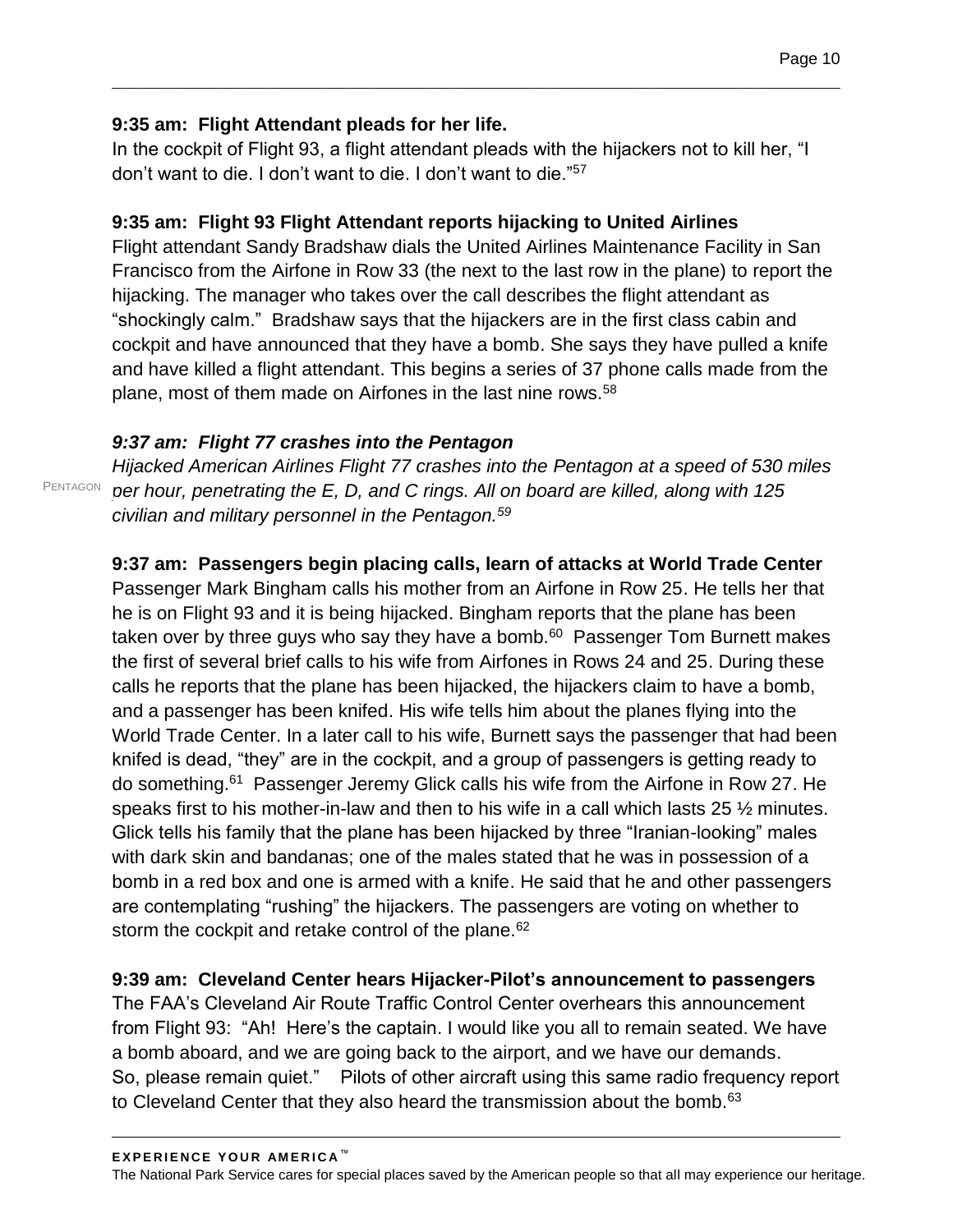#### **9:39 am: Passenger phones husband, records message**

Lauren Grandcolas calls her husband from the Airfone in Row 23 and leaves a message expressing her love and saying, "We're having a little problem on the plane . . .I'm not uncomfortable and I'm okay, for now. It's a little problem."<sup>64</sup>

 $\mathcal{L}_\mathcal{L} = \{ \mathcal{L}_\mathcal{L} = \{ \mathcal{L}_\mathcal{L} = \{ \mathcal{L}_\mathcal{L} = \{ \mathcal{L}_\mathcal{L} = \{ \mathcal{L}_\mathcal{L} = \{ \mathcal{L}_\mathcal{L} = \{ \mathcal{L}_\mathcal{L} = \{ \mathcal{L}_\mathcal{L} = \{ \mathcal{L}_\mathcal{L} = \{ \mathcal{L}_\mathcal{L} = \{ \mathcal{L}_\mathcal{L} = \{ \mathcal{L}_\mathcal{L} = \{ \mathcal{L}_\mathcal{L} = \{ \mathcal{L}_\mathcal{$ 

#### **9:41 am: Flight 93 transponder turned off**

Flight 93's transponder, a devise which emits an identifying signal during flight, is turned off. In order to continue tracking Flight 93, Cleveland Center locates the aircraft on primary radar and matches readings with visual sightings from other aircraft, watching the flight as it turns east, and then southeast.<sup>65</sup>

#### **9:42 am: All aircraft ordered to land**

Ben Sliney at the FAA Command Center in Herndon orders all aircraft to land at the nearest airport as soon as practical.<sup>66</sup>

#### **9:43 am: Passenger phones father**

Joe DeLuca calls his father from the Airfone in Row 26 and tells him that his flight has been hijacked and to express his love.<sup>67</sup>

#### **9:44 am: Passenger reaches Airfone operator**

Passenger Todd Beamer, using the Airfone in Row 32, reaches a GTE operator. His connection lasts for the remainder of the flight. He notes the following: the flight has been hijacked, the captain and first officer are lying on the floor of the first class cabin and are injured or possibly dead. He reports that one of the terrorists has a red belt with a bomb strapped to his waist, two of the hijackers, who had knives, entered the cockpit and closed the door behind them. He indicates that the plane is going up and down and has turned or changed direction. Beamer tells the operator that he and some other passengers are planning something. He puts the phone down.<sup>68</sup>

#### **9:44 am: Terminal at Pittsburgh Airport receives warning**

Pittsburgh Terminal Radar Approach Control North Arrival (PIT) is notified by Cleveland Air Route Traffic Control Center that a non-responding aircraft is on a projected flight path which will result in its passing "in close proximity if not directly overhead the Greater Pittsburgh International Airport."<sup>69</sup>

#### **9:45 am: Evacuations begin at White House and U.S. Capitol**

Evacuations of the White House and Capitol begin in response to rumors of escalating attacks.<sup>70</sup> Congressional leaders are taken to a secure facility. This is the first time in history that the entire United States Capitol building is evacuated.<sup>71</sup> First Lady Laura Bush, who is at the Russell Senate Office Building adjacent to the Capitol in order to brief the Senate Education Committee, has also been taken to a secure location.<sup>72</sup>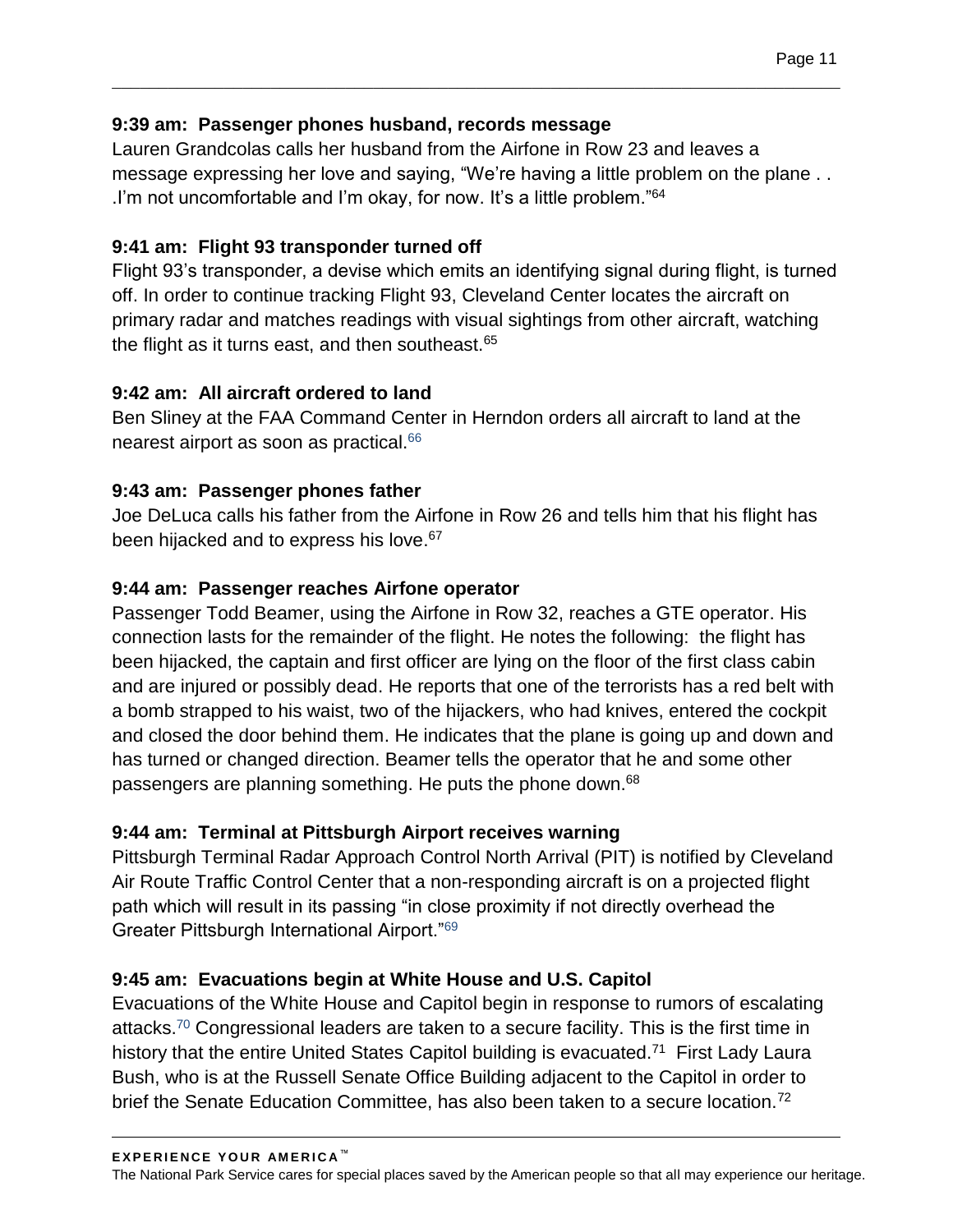#### **9:45 am: Cleveland Center continues to call Flight 93**

Cleveland Center continues to call Flight 93: "United ninety three Cleveland do you still hear the center? United ninety-three do you still hear Cleveland?"<sup>73</sup> Flight 93 does not respond.

 $\mathcal{L}_\mathcal{L} = \{ \mathcal{L}_\mathcal{L} = \{ \mathcal{L}_\mathcal{L} = \{ \mathcal{L}_\mathcal{L} = \{ \mathcal{L}_\mathcal{L} = \{ \mathcal{L}_\mathcal{L} = \{ \mathcal{L}_\mathcal{L} = \{ \mathcal{L}_\mathcal{L} = \{ \mathcal{L}_\mathcal{L} = \{ \mathcal{L}_\mathcal{L} = \{ \mathcal{L}_\mathcal{L} = \{ \mathcal{L}_\mathcal{L} = \{ \mathcal{L}_\mathcal{L} = \{ \mathcal{L}_\mathcal{L} = \{ \mathcal{L}_\mathcal{$ 

#### **9:46 am: Passenger phones sister, records message**

Linda Gronlund dials her sister from the Airfone in Row 26 and leaves a message saying her flight has been hijacked by terrorists who say they have a bomb. "Apparently, they, uh, flown a couple of planes into the World Trade Center already and it looks like they're going to take this one down as well," she reports. "Mostly, I just wanted to say I love you and I'm going to miss you."<sup>74</sup>

#### **9:46 am: FAA Headquarters updated on Flight 93's distance from Washington, D.C.**

The Herndon Command Center updates FAA Headquarters: Flight 93 is tracking toward Washington, D.C. and is 29 minutes away from the city.<sup>75</sup>

#### **9:48 am: Flight Attendant phones husband, records message**

CeeCee Lyles calls her husband from the Airfone in Row 32 and leaves a recorded message saying the aircraft is hijacked: "We're turned around and I've heard that there's planes that's been, been flown into the World Trade Center. I hope to be able to see your face again."<sup>76</sup>

#### **9:49 am: Passenger phones friend**

Passenger Marion Britton calls her friend from the phone in Row 33 and tells him that her plane is hijacked. Britton also says that the hijackers cut two passengers' throats, and reveals that she knows that two planes have crashed into the World Trade Center.<sup>77</sup>

#### **9:50 am: Dispatcher continues to send warnings**

Dispatcher Ballinger continues to send text messages to the airline's transcontinental flights, including Flight 93, advising them to "LAND ASP AT NEAREST UAL AIRPORT – ORD TERRORIST. NO ONE IN TO COCKPIT—LAND ASP".78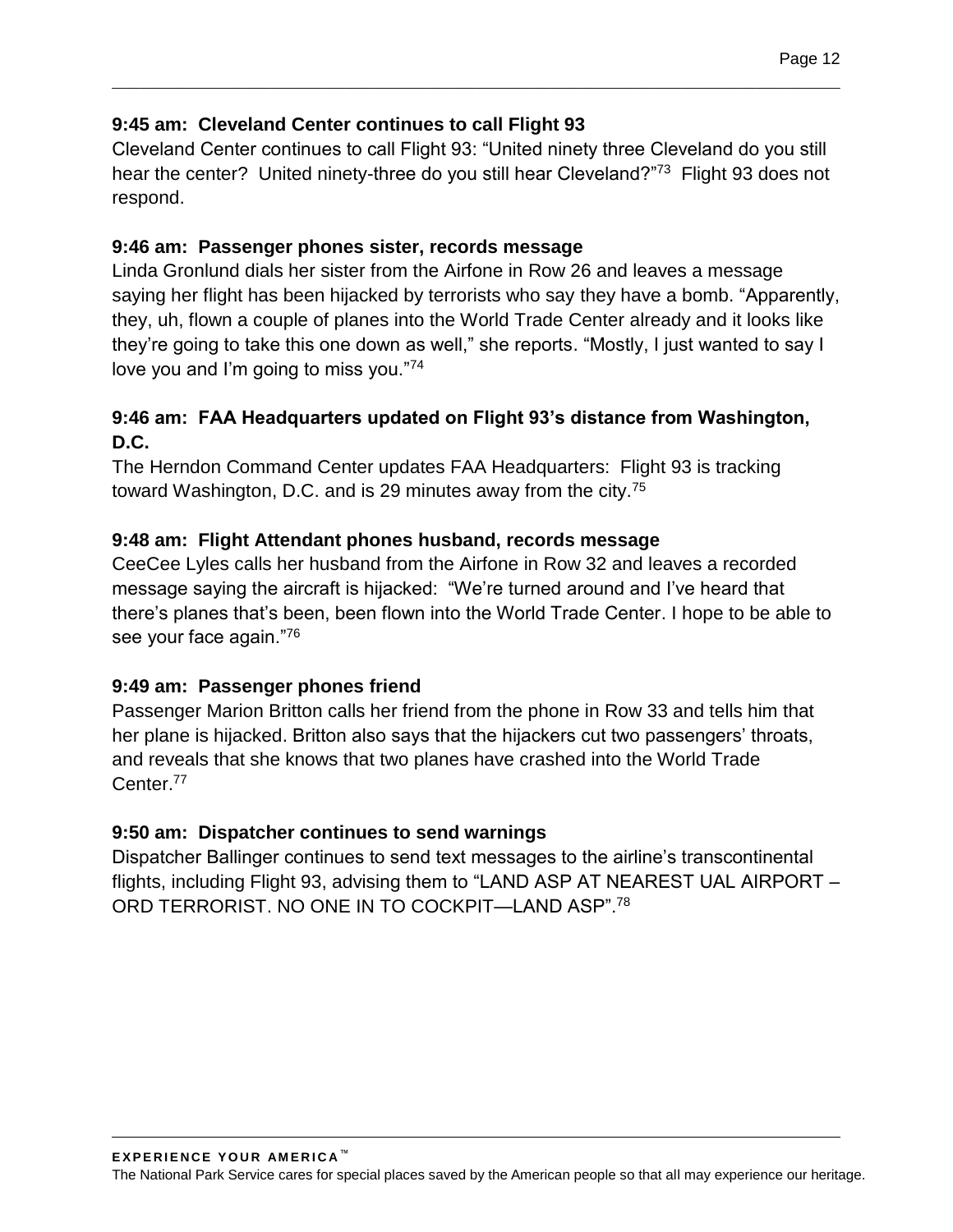#### **9:50 am: Flight Attendant phones husband**

Flight Attendant Sandy Bradshaw calls her husband from the Airfone in Row 33. In the eight-minute call she reports the emergency and seems to be aware of the other hijackings that morning. Her husband confirms to her that two planes have crashed into the World Trade Center. Bradshaw tells her husband that the plane has been hijacked by three men who carried knives and put on red headbands as they were taking over the plane. She says she thinks the plane may be over the Mississippi because they are passing over a large river. She tells him that the passengers are discussing how to overpower the hijackers, including preparing hot water to throw on the hijackers before rushing them.<sup>79</sup>

 $\mathcal{L}_\mathcal{L} = \{ \mathcal{L}_\mathcal{L} = \{ \mathcal{L}_\mathcal{L} = \{ \mathcal{L}_\mathcal{L} = \{ \mathcal{L}_\mathcal{L} = \{ \mathcal{L}_\mathcal{L} = \{ \mathcal{L}_\mathcal{L} = \{ \mathcal{L}_\mathcal{L} = \{ \mathcal{L}_\mathcal{L} = \{ \mathcal{L}_\mathcal{L} = \{ \mathcal{L}_\mathcal{L} = \{ \mathcal{L}_\mathcal{L} = \{ \mathcal{L}_\mathcal{L} = \{ \mathcal{L}_\mathcal{L} = \{ \mathcal{L}_\mathcal{$ 

#### **9:51 am: The Greater Pittsburgh Airport Tower is evacuated.***<sup>80</sup>*

#### **9:54 am: Passenger phones stepmother**

Honor Elizabeth Wainio calls her stepmother from the Airfone in Row 33 and tells her that the plane has been hijacked. After about four and a half minutes of conversation, Wainio reports that the passengers and crew are getting ready to break into the cockpit. According to her stepmother she ends the call saying, "I have to go. I love you. Goodbye." <sup>81</sup>

#### **9:55 am: Code for Reagan National Airport entered in flight computer**

The pilot- hijacker, presumably Jarrah, enters the navigational code for Reagan National Airport into the aircraft's flight computer in order to guide the aircraft to Washington,  $D.C.<sup>82</sup>$ 

#### **9:55 am: Operator hears passenger declaration**

The Airfone operator, who has been on the line with passenger Todd Beamer since 9:44, reports that someone says, "Are you guys ready? Okay! Let's roll!"<sup>83</sup>

#### **9:56 am: Employees at Pittsburgh Airport Tower return to work**

A small contingency of controllers voluntarily return to their positions at the Greater Pittsburgh Airport facility.<sup>84</sup>

#### **9:57 am: Passengers and crew end phone calls to begin the struggle**

Passengers and crew begin their assault on the Flight 93 terrorist-hijackers. Flight Attendant Sandy Bradshaw ends the call to her husband saying that everyone's running up to first class and she's got to go. "85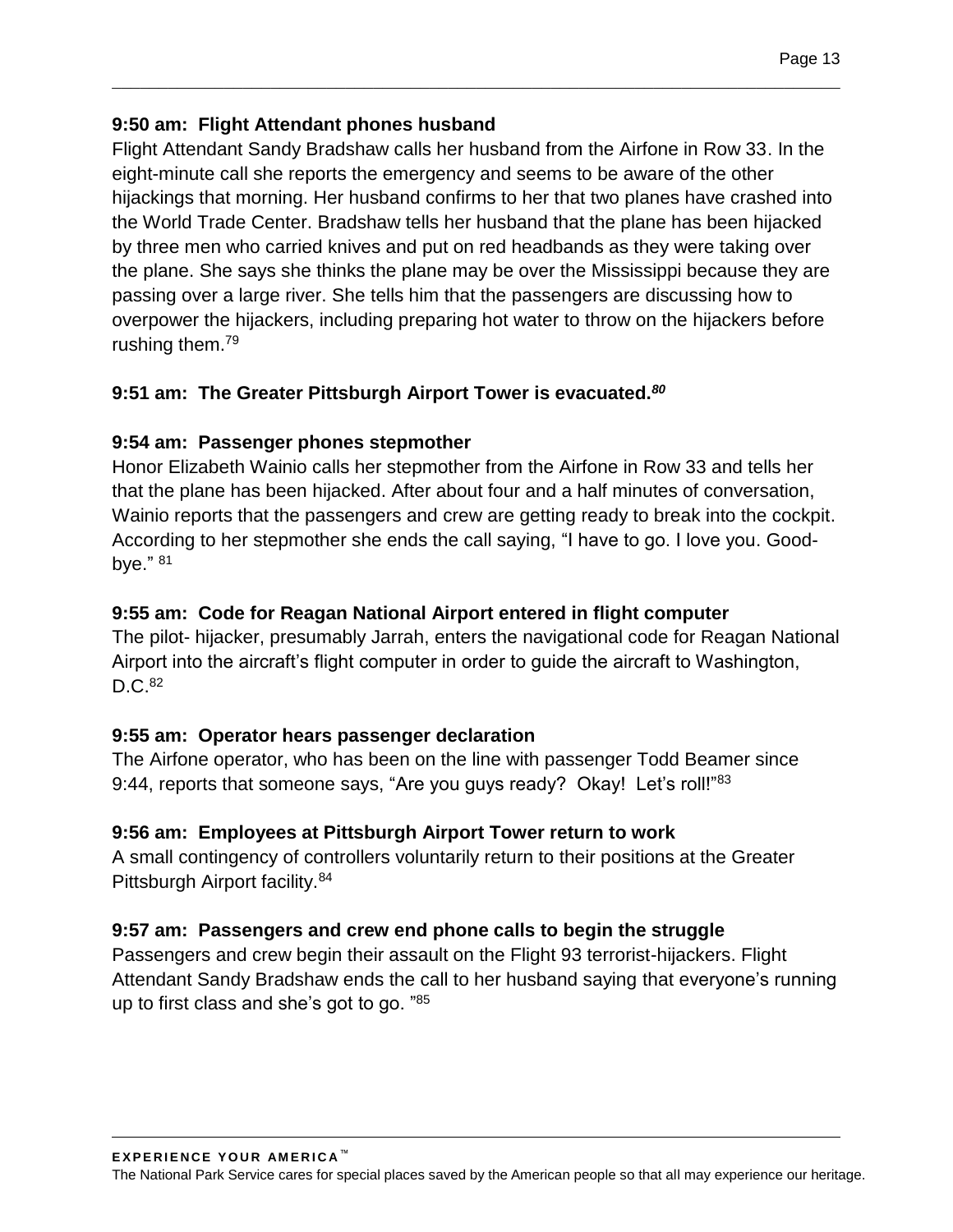#### **9:58 am: Passenger dials 9-1-1**

Passenger Edward Felt dials 9-1-1 from his cell phone and is connected to the Westmoreland County [PA] 9-1-1 Center. In the 70-second call Felt reports: "Hijacking in progress!" and provides the flight number, the aircraft type, and the Newark to San Francisco original flight plan. 86

 $\mathcal{L}_\mathcal{L} = \{ \mathcal{L}_\mathcal{L} = \{ \mathcal{L}_\mathcal{L} = \{ \mathcal{L}_\mathcal{L} = \{ \mathcal{L}_\mathcal{L} = \{ \mathcal{L}_\mathcal{L} = \{ \mathcal{L}_\mathcal{L} = \{ \mathcal{L}_\mathcal{L} = \{ \mathcal{L}_\mathcal{L} = \{ \mathcal{L}_\mathcal{L} = \{ \mathcal{L}_\mathcal{L} = \{ \mathcal{L}_\mathcal{L} = \{ \mathcal{L}_\mathcal{L} = \{ \mathcal{L}_\mathcal{L} = \{ \mathcal{L}_\mathcal{$ 

#### **9:58 am: Flight Attendant phones husband, relays her final message**

Flight Attendant CeeCee Lyles dials her husband on her cell phone and this time reaches him. She tells him that the plane has been hijacked and the passengers and crew are forcing their way into the cockpit.<sup>87</sup>

#### **9:58:55 am: Cockpit Voice Recorder captures English-speaking voices:**

The cockpit voice recorder captures the voice of a native English-speaking male: "In the cockpit! In the cockpit!"

#### **9:58:57 am: Hijackers rock the plane from side to side**

Jarrah tells another hijacker in the cockpit to block the door. Jarrah rolls the plane sharply left and right, but the assault by the passengers and crew continues.<sup>88</sup>

#### **9:59 am: A struggle for control of the plane at 5,000 feet**

With the plane at 5,000 feet above sea level, about 2 minutes of rapid, full left and right control wheel inputs result in multiple 30 degree rolls to the left and right.<sup>89</sup> The cockpit voice recorder captures sounds of loud thumps, crashes, shouts and breaking glasses and plates. A native English-speaking male voice or voices says, "Stop him" and "Let's get them."

#### *9:59 am: In New York City, the South Tower of the World Trade Center, the building struck by Flight 175, collapses.***<sup>90</sup>** CENTERWORLD TRADE

#### **10:00 am: Pilot of small plane sees Flight 93, wings rocking**

Bill Wright, the pilot of a small, private plane in the air over Westmoreland County [PA], reports seeing a large airliner at approximately 8000 feet in the vicinity of the Latrobe, Pennsylvania airport. The aircraft's landing gear is down, he says, the wings are rocking, and the aircraft appears to be in distress.<sup>91</sup>

#### **10:00 am: Flight 93 makes steep climbs and dives**

Terrorist-pilot Jarrah pitches the nose of the plane up and down to disrupt the assault, and then stabilizes the plane.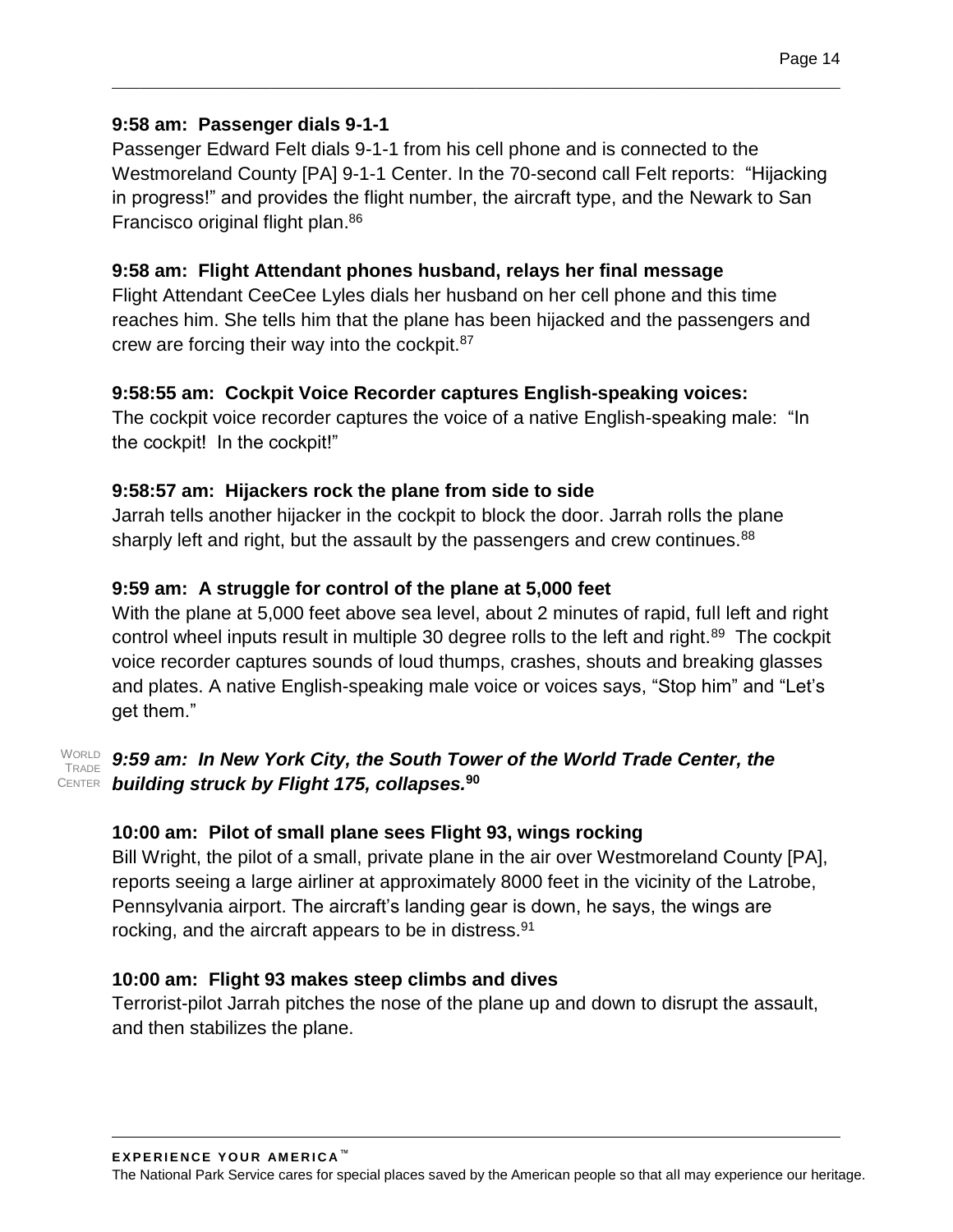#### **10:00:05 am: Hijackers discuss final actions**

One of the hijackers asks Jarrah, "Is that it? Shall we finish it off?" A hijacker responds, "No. Not yet. When they all come, we finish it off." Sounds of fighting continue outside the cockpit. Jarrah pitches the nose of the aircraft up and down.

 $\mathcal{L}_\mathcal{L} = \{ \mathcal{L}_\mathcal{L} = \{ \mathcal{L}_\mathcal{L} = \{ \mathcal{L}_\mathcal{L} = \{ \mathcal{L}_\mathcal{L} = \{ \mathcal{L}_\mathcal{L} = \{ \mathcal{L}_\mathcal{L} = \{ \mathcal{L}_\mathcal{L} = \{ \mathcal{L}_\mathcal{L} = \{ \mathcal{L}_\mathcal{L} = \{ \mathcal{L}_\mathcal{L} = \{ \mathcal{L}_\mathcal{L} = \{ \mathcal{L}_\mathcal{L} = \{ \mathcal{L}_\mathcal{L} = \{ \mathcal{L}_\mathcal{$ 

#### **10:00:14 am: English-speaking voices captured by cockpit voice recorder**

A native English-speaking male shouts, "Ah!" A native English-speaking male says, "I'm injured." A native English-speaking male shouts, "In the cockpit. If we don't we'll die." A command is shouted, in the distance, by a native English-speaking male: "Roll it."

#### **10:01 am: Hijacker decision captured by the cockpit voice recorder**

Jarrah stops violent maneuvers and says, "Allah is the greatest! Allah is the greatest." He then asks another hijacker in the cockpit, "Is that it? I mean, shall we pull it down?" The other hijacker replies, "Put it in it, and pull it down."<sup>92</sup>

#### **10:02 am: The struggle continues**

Passengers and crew members keep up their assault. A native English-speaking male shouts loudly, "Turn it up!" A hijacker says: "Pull it down! Pull it down!" The plane, nose down, begins a rapid descent; the control wheel is turned hard to the right. The airplane rolls onto its back. A hijacker begins shouting, "Allah is the greatest. Allah is the greatest."

#### **10:03:07 am: "No!"**

The cockpit voice recorder captures the sounds of a native English-speaking man shouting loudly, "NO!!!"<sup>93</sup>

#### **10:03:11 am: Flight 93 crashes in Stonycreek Township, Somerset County, Pennsylvania**

With sounds of the passengers and crew fighting the terrorists, Flight 93 crashes into a field near Shanksville, Pennsylvania at 563 miles per hour, about 20 minutes flying time from Washington, D.C.<sup>94</sup> All on board are killed.

#### **10:03 am: Area residents call 9-1-1 to report crash**

Drawn onto the front porch of her house on Lambertsville Road by an unexplained loud noise, Paula Pluta sees a silver streak in the sky, followed by a massive fireball and a plume of smoke coming from behind the trees. The plane has crashed one-half mile from her house. She dials 9-1-1 and reports, "Oh, my God! There was an airplane crash here!" A few seconds later, another caller to the 9-1-1 Center reports, breathlessly, "There was an airplane just went down over by Diamond T . . . It was a big airplane, a big jet . . . it went down nose first, upside down."95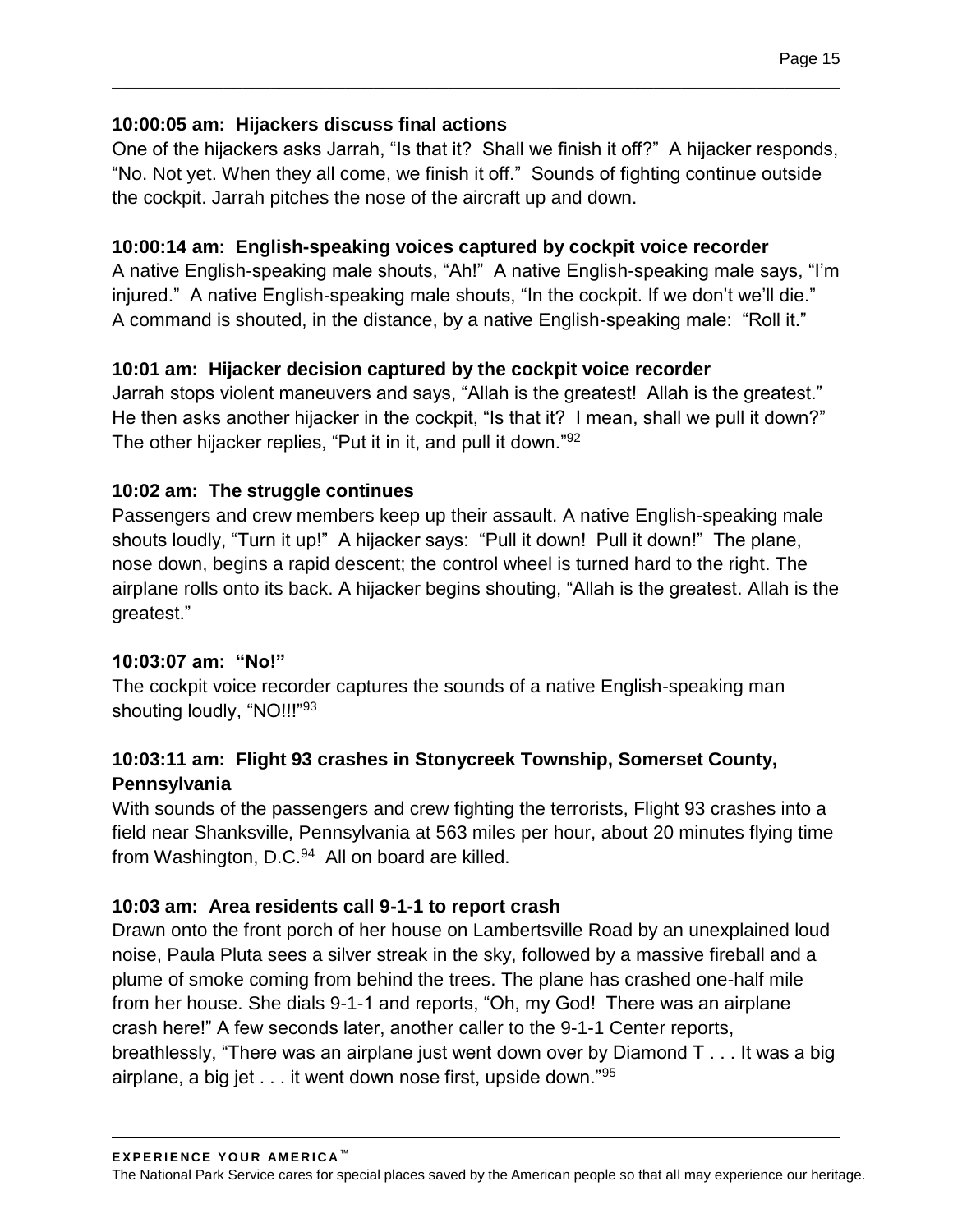#### **10:03 am: Shanksville residents see, hear, and feel crash**

In Shanksville, three miles from the crash site, residents feel the impact of the crash, hear the explosion, rush outdoors, and see a cloud of black smoke rising above the trees.

 $\mathcal{L}_\mathcal{L} = \{ \mathcal{L}_\mathcal{L} = \{ \mathcal{L}_\mathcal{L} = \{ \mathcal{L}_\mathcal{L} = \{ \mathcal{L}_\mathcal{L} = \{ \mathcal{L}_\mathcal{L} = \{ \mathcal{L}_\mathcal{L} = \{ \mathcal{L}_\mathcal{L} = \{ \mathcal{L}_\mathcal{L} = \{ \mathcal{L}_\mathcal{L} = \{ \mathcal{L}_\mathcal{L} = \{ \mathcal{L}_\mathcal{L} = \{ \mathcal{L}_\mathcal{L} = \{ \mathcal{L}_\mathcal{L} = \{ \mathcal{L}_\mathcal{$ 

#### **10:03 am: Assistant Chief hears crash, runs to fire station**

Rick King, Assistant Chief of the Shanksville Volunteer Fire Company, as well as the owner of Ida's Store, hears the sound of a large plane approaching, and then crashing just over the hill from Shanksville. King runs to the store to tell his wife and employees that a plane has crashed, then runs to the fire station to answer the radio call from Somerset County 9-1-1 Center. When he learns that only three volunteer fire companies have been dispatched, King, breathing hard, informs the dispatcher that "this is a large jetliner, probably related to what's going on," and requests that additional companies be dispatched for assistance.<sup>96</sup>

#### **10:03 am: Shanksville school students feel impact**

When the airliner crashes, students at Shanksville-Stonycreek School feel the building shake and hear the windows rattle. Some teachers tell their students to take shelter under their desks. Others students run to the windows and see a large cloud of black smoke rising from the crash site.<sup>97</sup>

#### **10:04 am: 9-1-1 Centers communicate**

Westmoreland County 9-1-1 Center informs Somerset County 9-1-1 that they received a call from a passenger on board the plane that has just crashed. The caller said the plane was hijacked.

#### **10:06 am: Indian Lake resident photographs smoke cloud**

From her home 1.5 miles away from the crash site, Val McClatchey, hears the sound of the plane crash, sees a cloud of black smoke rising in the clear blue sky, and photographs the cloud from her front porch. Later she provides the memory card from her camera to the FBI.

#### **10:06 am: Shanksville school principal considers evacuation**

The principal at Shanksville-Stonycreek School calls Somerset County 9-1-1 to ask if she should evacuate the students from the building.<sup>98</sup>

#### **10:07 am: Small jet asked to report on crash location**

In response to a request from a Cleveland Air Traffic controller, a Fairchild Falcon 20 business jet, already descending to land at the Johnstown-Cambria County Airport, is instructed to drop down to 1,500 feet to look for smoke. According to the controller's statement, the pilot spotted smoke and flames and reported the position of the crash site and a description of the area.<sup>99</sup>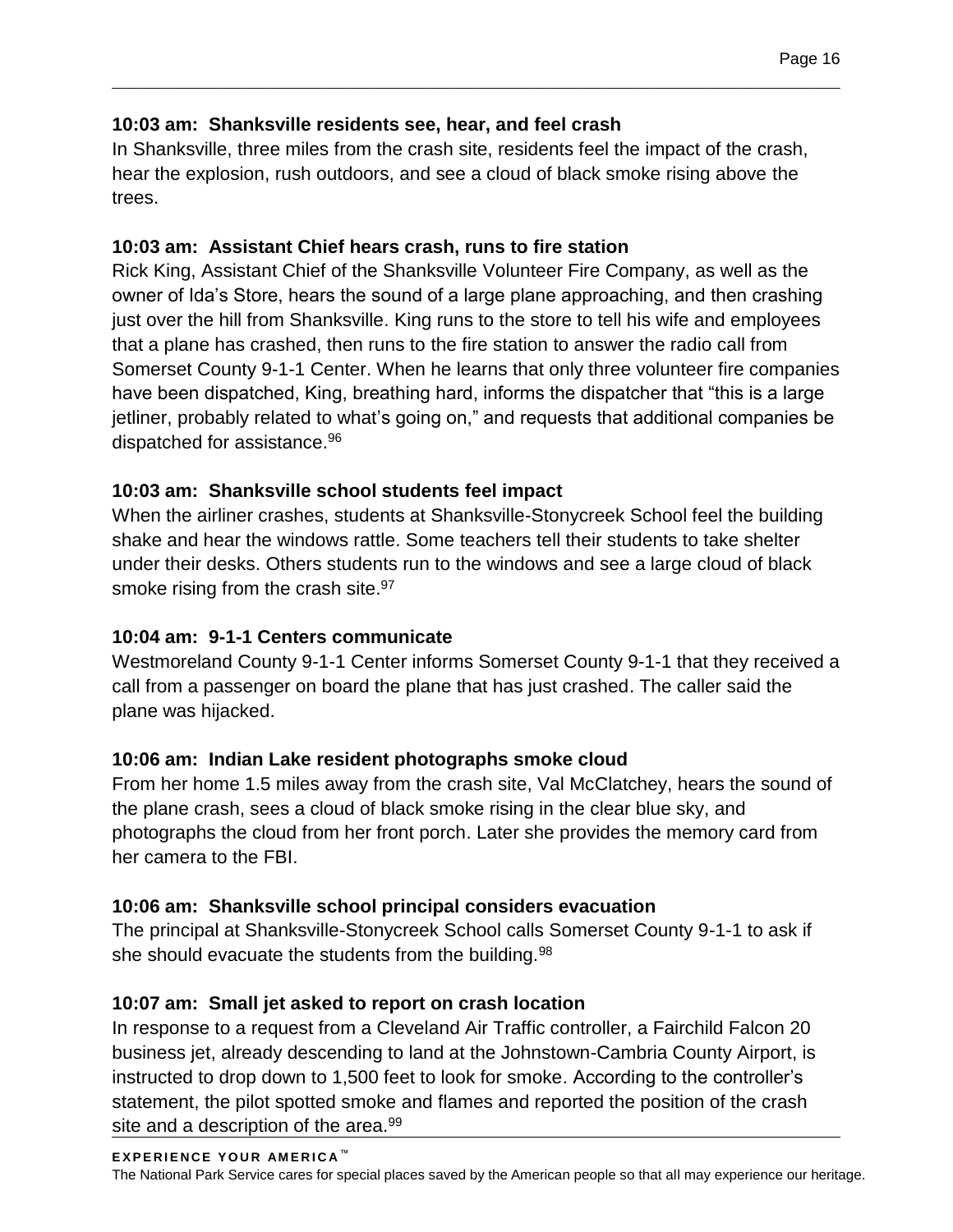#### **10:07 am: First military notification**

Unaware that Flight 93 has already crashed, Cleveland Center passes the aircraft's last known latitude and longitude to NEADS (Northeast Air Defense Sector). The call was the first notification that the military, at any level, received about Flight 93. $100$ 

 $\mathcal{L}_\mathcal{L} = \{ \mathcal{L}_\mathcal{L} = \{ \mathcal{L}_\mathcal{L} = \{ \mathcal{L}_\mathcal{L} = \{ \mathcal{L}_\mathcal{L} = \{ \mathcal{L}_\mathcal{L} = \{ \mathcal{L}_\mathcal{L} = \{ \mathcal{L}_\mathcal{L} = \{ \mathcal{L}_\mathcal{L} = \{ \mathcal{L}_\mathcal{L} = \{ \mathcal{L}_\mathcal{L} = \{ \mathcal{L}_\mathcal{L} = \{ \mathcal{L}_\mathcal{L} = \{ \mathcal{L}_\mathcal{L} = \{ \mathcal{L}_\mathcal{$ 

#### **10:08 am: Shanksville Fire Department requests all available emergency medical units**

Rick King, en route to the crash site with three other firefighters in Shanksville's engine, radios to request all available Emergency Medical Service units in Somerset and Cambria Counties. He phones his wife at Ida's Store and tells her to get their children out of school.<sup>101</sup>

## **10:15 am: Military notified of Flight 93 crash**

FAA notifies Northeast Air Defense Sector (NEADS) that Flight 93 has crashed. The NEADS air defenders never located the flight or followed it on their radar scopes. The flight had already crashed by the time they learned it was hijacked.<sup>102</sup> The fighter planes over Washington have negative clearance to fire should an unresponsive aircraft threaten the capital. Their mission is to simply "ID. TYPE. TAIL."<sup>103</sup>

#### *10:15 am: Incident commander at Pentagon orders full evacuation of command post due to warning of approaching hijacked aircraft.<sup>104</sup>* PENTAGON

#### **10:23 am: Somerset County Coroner learns of crash**

After learning that a plane may have crashed in his jurisdiction, Coroner Wally Miller calls Somerset County Emergency Management for confirmation. The EMA Director advises him, "If I were you, I'd find a place to set up a temporary morgue somewhere."<sup>105</sup>

#### **TRADE CENTER**

#### WORLD **10:28 am: In New York City, the North Tower of the World Trade Center, the** *building struck by Flight 11, collapses***. 106**

#### **10:31 am: Shoot-down order communicated to NEADS, but not to pilots**

NORAD (North American Air Defense) broadcasts this message: "Vice President has cleared to us to intercept tracks of interest and shoot them down if they do not respond." The NEADS commander did not pass this order along to the fighter pilots circling over New York and Washington because the commander was unsure how the pilots would, or should, proceed with this guidance. <sup>107</sup>

#### **12:15 pm: Airspace cleared over the continental United States**

The airspace over the 48 contiguous states is clear of all commercial and private flights. More than 4,500 aircraft have been safely landed.<sup>108</sup>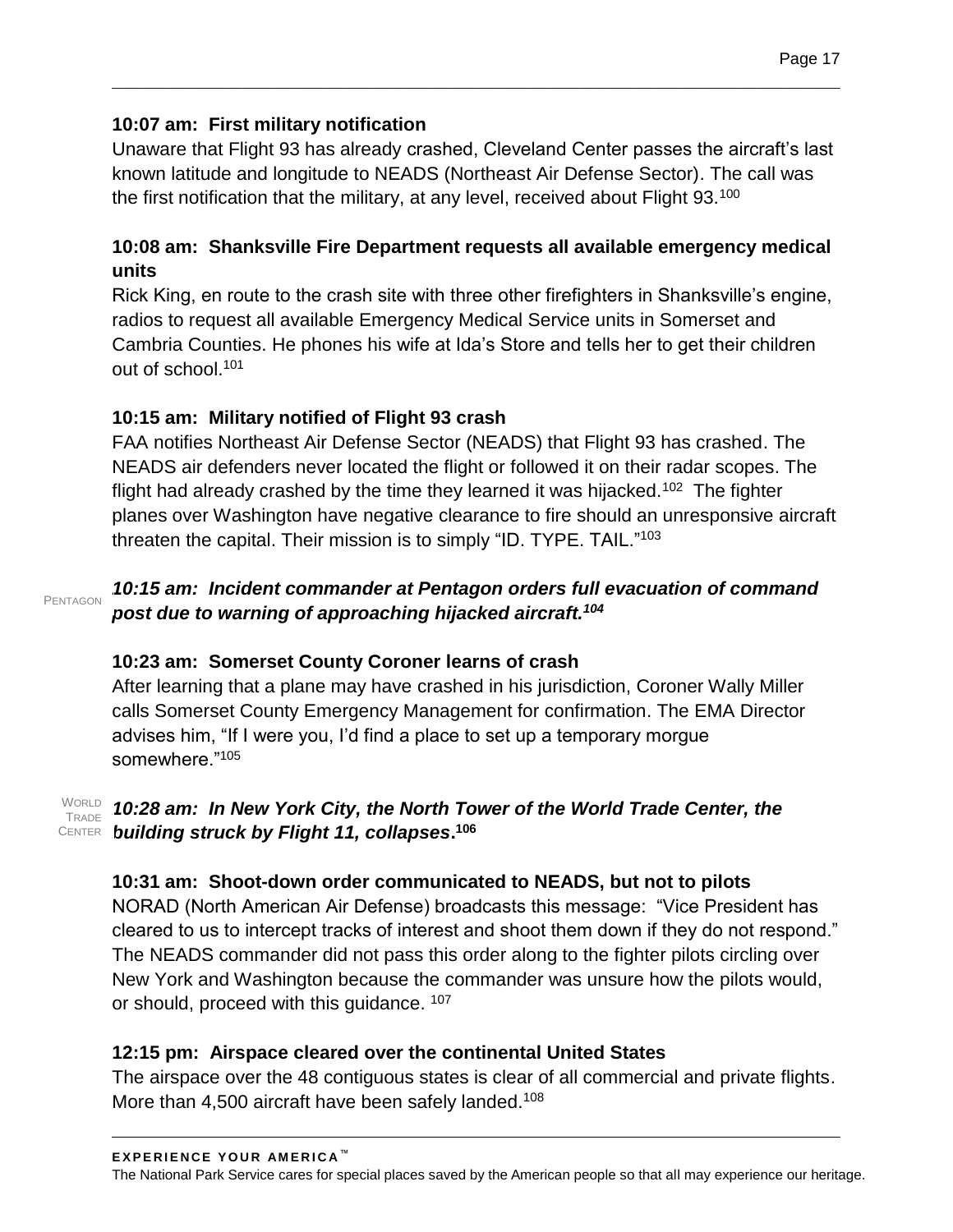#### **3:30 pm: Bin Laden linked to attacks**

From Offutt Air Force Base in Nebraska where Air Force One has taken the President for security reasons, George W. Bush convenes the National Security Council by video conference. National Security Advisor Condoleezza Rice and President Bush begin the meeting with the words, "We're at war."<sup>109</sup> CIA Director Tenet reports "with near certainty" that Osama bin Laden is behind the terrorist attacks.*<sup>110</sup>*

 $\mathcal{L}_\mathcal{L} = \{ \mathcal{L}_\mathcal{L} = \{ \mathcal{L}_\mathcal{L} = \{ \mathcal{L}_\mathcal{L} = \{ \mathcal{L}_\mathcal{L} = \{ \mathcal{L}_\mathcal{L} = \{ \mathcal{L}_\mathcal{L} = \{ \mathcal{L}_\mathcal{L} = \{ \mathcal{L}_\mathcal{L} = \{ \mathcal{L}_\mathcal{L} = \{ \mathcal{L}_\mathcal{L} = \{ \mathcal{L}_\mathcal{L} = \{ \mathcal{L}_\mathcal{L} = \{ \mathcal{L}_\mathcal{L} = \{ \mathcal{L}_\mathcal{$ 

#### **6:00 pm: Governor Ridge views crash site, holds press conference**

Pennsylvania Governor Tom Ridge, after assessing the Flight 93 crash site, holds a news conference: "It's difficult to describe the range of emotions everyone feels when they not only learn about these incidents today, but they've actually seen them. The dictionary is inadequate, and there just aren't enough words. But I guess the range of emotions goes from rage and anger to sorrow to horror to, I guess, a sense of nausea that we all feel."<sup>111</sup> He calls on Pennsylvanians to give their prayers, their blood and their talent. He was affected most by what he cannot see: "the most telling site is a large, gaping hole. Very little debris is visible."<sup>112</sup> He promised "a forceful and appropriate response" to those responsible for the "irrational, cowardly, despicable, unconscionable, and immoral" actions that caused United Airlines Flight 93 to crash near Shanksville.<sup>113</sup>

#### **7:00 pm: Community prayer and food donations in Shanksville**

As in communities across the nation, Shanksville residents gather for prayer. About 70 people meet at the United Methodist Church on Main Street. Donations of food and drink for the first responders begin to arrive at the Shanksville Fire Station.

#### **8:30 pm: President Bush addresses the nation**

President Bush addresses the nation from the White House: "Today, our fellow citizens, our way of life, our very freedom came under attack in a series of deliberate and deadly terrorist attacks . . . . Terrorist attacks can shake the foundations of our biggest buildings, but they cannot touch the foundation of America. These acts shatter steel, but they cannot dent the steel of American resolve . . . . America and our friends and allies join with all those who want peace and security in the world, and we stand together to win the war against terrorism. This is a day when all Americans from every walk of life unite in our resolve for justice and peace . . . . None of us will ever forget this day, yet we go forward to defend freedom and all that is good and just in our world."*<sup>114</sup>*

#### **8:45 pm: Shanksville Volunteer Fire Company returns to station**

Sixteen volunteer firefighters and three pieces of equipment, on scene for the past 10 hours, return to the fire station in Shanksville. They remain on stand-by for the next 13 days, assisting the FBI in the recovery and investigation of the crash of Flight 93.<sup>115</sup>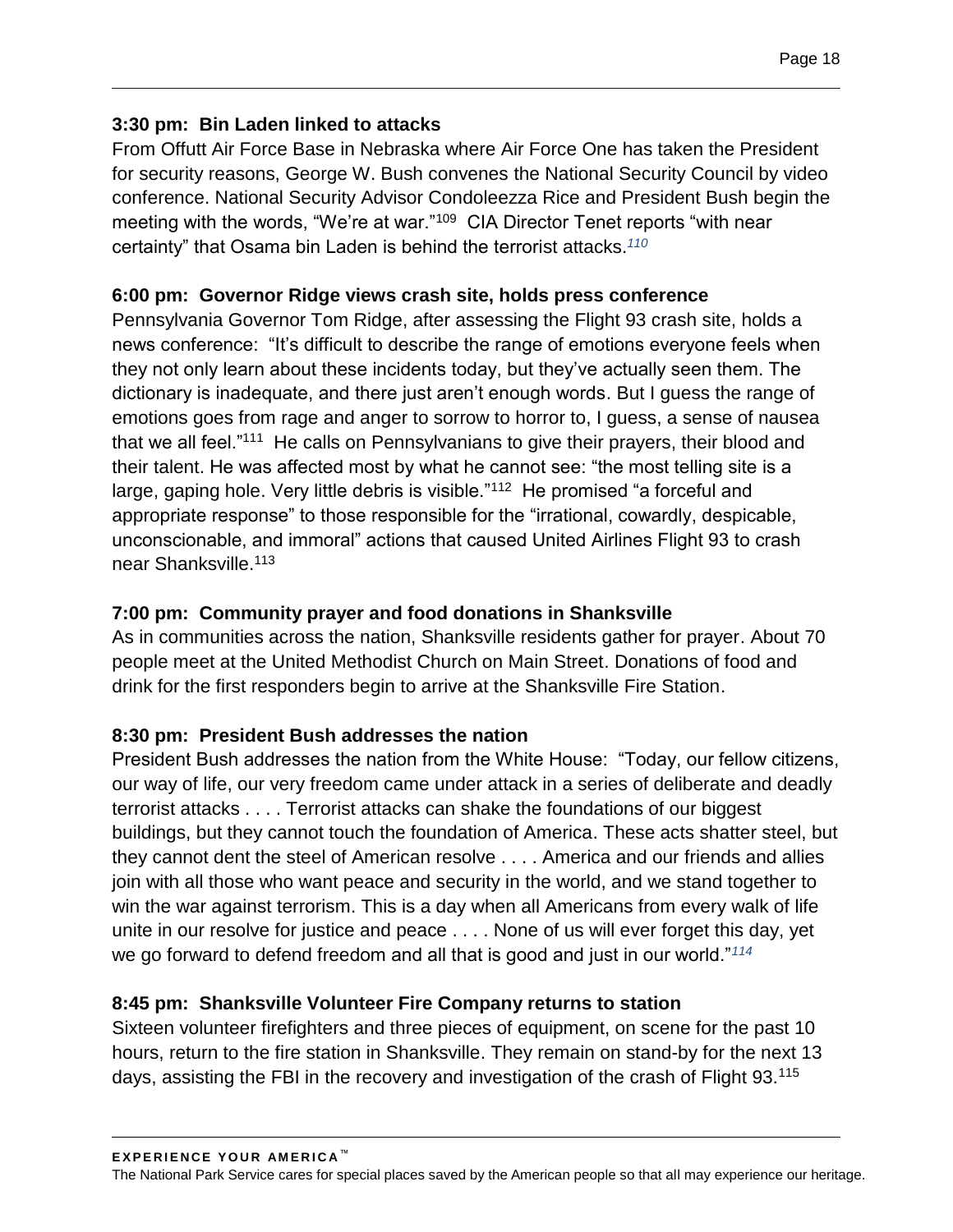# *ENDNOTES*

<sup>1</sup> National Commission on Terrorist Attacks Upon the United States, *the 9/11 Commission Report (with Third Monograph)* (New York: Barnes and Noble, 2006), 1. This is the opening paragraph of the 9/11 Commission Report. All references to the 9/11 Commission Report in this timeline refer to the 2006 edition of the report which includes the Third Monograph, "The Four Flights and Civil Aviation Security." This document was re-released in September, 2005 absent many of the initial redactions, following a review undertaken by the Administration at the request of the 9/11 Public Discourse Project, a non-profit organization founded by the former 9/11 Commissioners, to continue the work of the Commission.  $\overline{a}$ 

<sup>2</sup> Federal Aviation Administration, "*Air Traffic Organization Response*", March 21, 2002, 4.

<sup>3</sup> *The 9/11 Commission Report*, 32-33.

<sup>4</sup> FBI, *Hijackers Timeline* (Redacted), 293.

<sup>5</sup> FBI, Translation of the interview, conducted by German authorities, of the girlfriend of Ziad Jarrah, September 18, 2001. According to the Canadian Broadcasting Corporation's program, "The Fifth Estate", Jarrah mailed an incorrectly addressed farewell letter to Senguen on September 10. When the letter was returned to the United States it was discovered by FBI investigators. Translated from German, it contains the phrases, "I did not flee from you, but did what I was supposed to do. You ought to be very proud, because it is an honor and you will see the result(s) and everybody will be happy." (Canadian Broadcasting Corporation, "*The Fifth Estate", "The Pilot – The Story of Ziad Jarrah,* originally aired October 10, 2001, updated January 19, 2005.

<sup>6</sup> Department of Justice, Moussaoui Trial Prosecution Exhibit ST00001B, Final Movement of Hijack Teams, 85.

<sup>7</sup> Jere Longman, *Among the Heroes* (New York: Harper Collins Publishers, 2002), 1-5.

<sup>8</sup> *9/11 Commission Report,* 4.

<sup>9</sup> FBI, Investigative Summary, PENTTBOM, United Airlines Flight 93, 265A-NY-280350, 8

<sup>10</sup> *9/11 Commission Report*, 629.

<sup>11</sup> *9/11 Commission Report*, 163, 231; Longman, 87.

<sup>12</sup> *9/11 Commission Report*, 528.

<sup>13</sup> John Farmer, *The Ground Truth: The Untold Story of America Under Attack on 9/11* (New York: Riverhead Books, 2009), 107. John Farmer was the Senior Counsel to the 9/11 Commission. His book expands on information and research which the 9/11 Commission staff did not have time to pursue. <sup>14</sup> Longman, 12.

<sup>15</sup> National Transportation Safety Board, Office of Research and Engineering, Study of Autopilot, Navigation Equipment, and Fuel Consumption Activity based on United Airlines Flight 93 and American Airlines Flight 77 Digital Flight Data Recorder Information; 15. *9/11 Commission Report,* 615. The plane's registration number is N591UA. A Boeing 757 has a wingspan of 124 feet, 10 inches and is 155 feet, 3 inches long.

<sup>16</sup> This arrival time is noted on a Flight 93 boarding pass which was recovered at the crash site.

<sup>17</sup> *9/11 Commission Report*, 4.

<sup>18</sup> "The Last Night" document is later found at three locations relating to the September 11 attacks. See report from FBI press conference, September 28, 2001, "Hijacking Letter Found at Three Locations", [www.fbi.gov/pressrel/pressre101/letter.htm](http://www.fbi.gov/pressrel/pressre101/letter.htm) The letter was found in the suitcase of Mohamed Atta which did not make the transfer from his first flight from Portland, ME to Boston, MA and therefore was not on board Flight 11 when it crashed into the World Trade Center. The letter was found in the vehicle of Nawaf Alhazmi in the parking lot at Dulles International Airport, the departure point for Flight 77 which later crashed into the Pentagon. Finally, the letter was recovered at the Flight 93 crash site; See Department of Justice, Moussaoui trial exhibit BS01101T 01-455-A available at

[www.vaed.uscourts.gov/notablecases/moussaoui/exhibits/prosecution.html](http://www.vaed.uscourts.gov/notablecases/moussaoui/exhibits/prosecurtion.html)

<sup>19</sup> Flight 93 Oral History Project, various interviews; Longman, various chapters

<sup>20</sup> Lauren Grandcolas call audio provided to National Park Service by Jack Grandcolas

<sup>21</sup> *9/11 Commission Report*, 10.

 $22$  The Cockpit Voice Recorder on Flight 93 has a loop tape that is approximately 30 minutes long, meaning that the earliest recordings from the flight will be replaced by later recordings. When the cockpit voice recorder is recovered, investigators find that the tape begins at 9:31 a.m. and records the final 32 minutes of the flight. FBI, *Summary of Penttbom Investigation*, 70; *9/11 Commission Report,* 456.

<sup>23</sup> Department of Justice, Moussaoui trial exhibit BS01101T 01-455-A; *9/11 Commission Report*, 587.

<sup>24</sup> Shanksville-Stonycreek School District

<sup>25</sup> *9/11 Commission Report*, 5-7.

<sup>26</sup> *9/11 Commission Report*, 10.

<sup>27</sup> *9/11 Commission Report*, 599-600.

#### **EXPERIENCE YOUR AMERICA™**

The National Park Service cares for special places saved by the American people so that all may experience our heritage.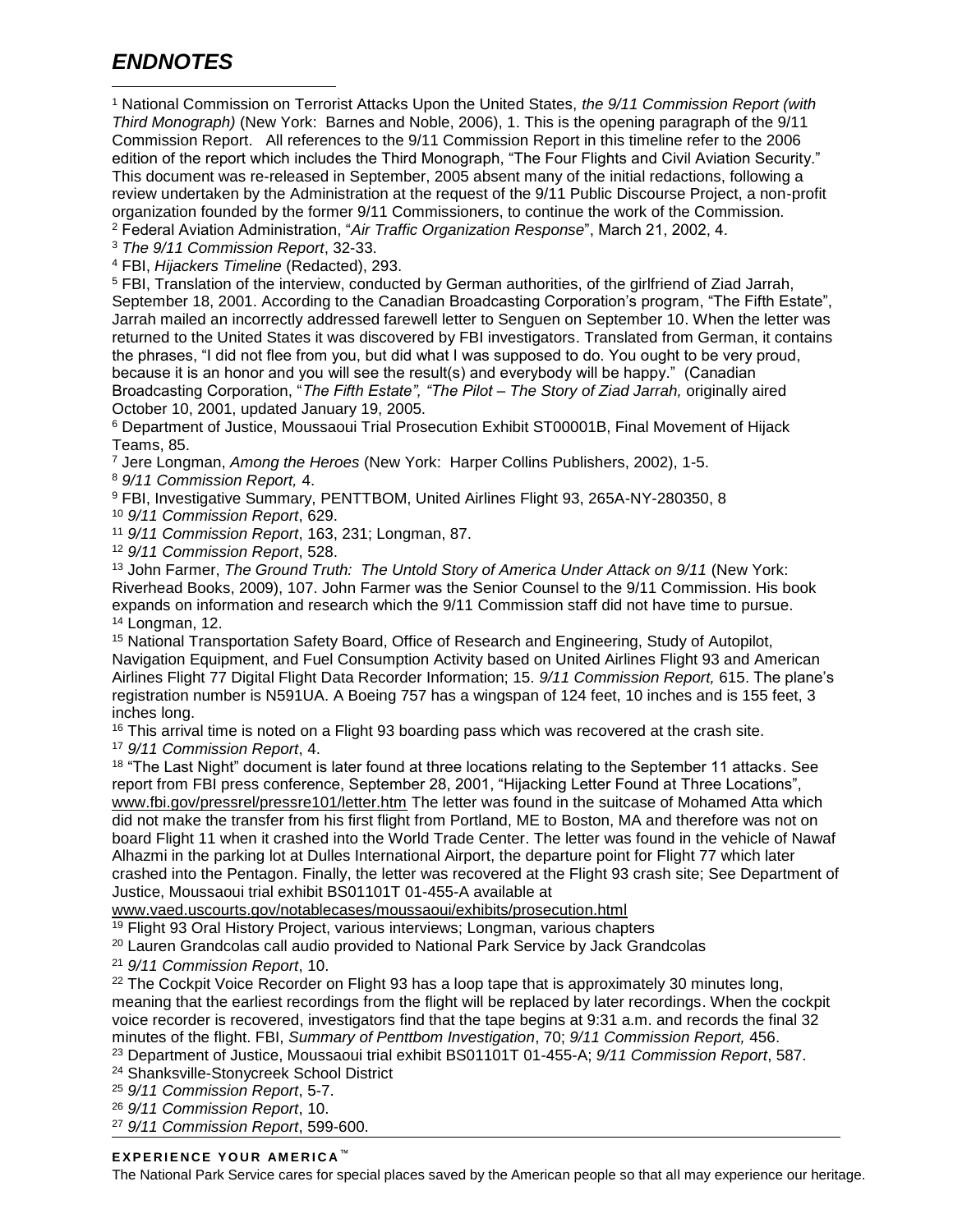- *9/11 Commission Report*, 6-7, 593-594; Farmer, 124.
- *9/11 Commission Report, 35*; Farmer, 155.
- George W. Bush, *Decision Points* (New York: Crown Publishers, 2010),126;
- *9/11 Commission Report*, 7.

 $\overline{a}$ 

 *9/11 Commission Report*, 600-602; Department of Justice, Moussaoui Trial Exhibit BS01101T 01-455- A

 *9/11 Commission Report*, 8, 601-602; Department of Justice, Moussaoui Trial Exhibit BS01101T 01- 455-A; Farmer, 149.

*9/11 Commission Report*, 602.

*9/11 Commission Report*, 38; Bush, 127.

 *9/11 Commission Report,* 610; Department of Justice, Moussaoui Trial Exhibit BS01101T 01-455-A; Farmer, 162.

 National Transportation Safety Board, Study of Autopilot, 4; FBI, *Summary of Penttbom Investigation*, 70.

*9/11 Commission Report*, 611; Farmer, 163,166.

 *9/11 Commission Report*, 11; Farmer, 189; National Transportation Safety Board, "Specialists Report", Air Traffic Control Recording, December 21, 2001. 6. United Airlines communicated with its pilots via an air-to-ground link called ACARS: Aircraft Communications Addressing and Reporting Systems.

*9/11 Commission Report*, 616.

*9/11 Commission Report*, 616; Farmer, 189.

*9/11 Commission Report*, 594; Farmer, 219, 240-241.

*9/11 Commission Report*, 616.

 Federal Aviation Administration, *Summary of Air Traffic Hijack Events*, September 2001, 16; Farmer 189; National Transportation Safety Board, "Specialist's Report", Air Traffic Control Recording, December 21, 2001, 6.

*9/11 Commission Report*, 612; Farmer, p. 170.

 Federal Aviation Administration, *Summary of Air Traffic Hijack Events*, September 2001, 17; Farmer, 189; *9/11 Commission Report*, 616.

*9/11 Commission Report*, 617; Farmer, 189.

 *9/11 Commission Report*, 617; National Transportation Safety Board, "Specialists Report", Air Traffic Control Recording, December 21, 2001. 7.

*9/11 Commission Report*, 617.

*Summary of Air Traffic Hijack Events*, 18.

Farmer, 171.

 *9/11 Commission Report*, 12 and footnote 75, Chapter 1: "Jarrah apparently did not know how to operate the communication radios; thus his attempts to communicate with the passengers were broadcast on the ATC channel."

*9/11 Commission Report*, 618.

*9/11 Commission Report*, 618.

*Summary of Air Traffic Hijack Events*, 20

*9/11 Commission Report*, 618; Farmer, 191.

Department of Justice, Transcript of Cockpit Voice Recorder; Farmer, 191.

*9/11 Commission Report*, 619. One Airfone was located in each row of the coach section of Flight 93.

These air-to-ground phones were installed in the seatback of the seat in front of the passenger. Passengers and crew used credit cards to pay for Airfone calls. The Airfones on Flight 93 were associated with GTE/Verizon.

*9/11 Commission Report*, 613.

*9/11 Commission Report*, 620.

*9/11 Commission Report*, 621.

 *9/11 Commission Report*, 621; 9/11 Commission, *Memorandum for the Record, Interview with Lyzbeth Glick, 9-11 family member*, April 22, 2004.

 *9/11 Commission Report, 621*; Cockpit Voice Recorder from UA Flight #93, Original 3/1/2002; Major review 12/04/2003, 4; Farmer, 192. The transcript of the Cockpit Voice Recorder was prepared by the FBI and the NTSB.

 Lauren Grandcolas call audio provided to National Park Service by Jack Grandcolas; *9/11 Commission Report*, 621.

*9/11 Commission Report*, 622. *Air Traffic Control Recording*, 9.

*9/11 Commission Report*, 29; Farmer, 185.

#### **EXPERIENCE YOUR AMERICA™**

The National Park Service cares for special places saved by the American people so that all may experience our heritage.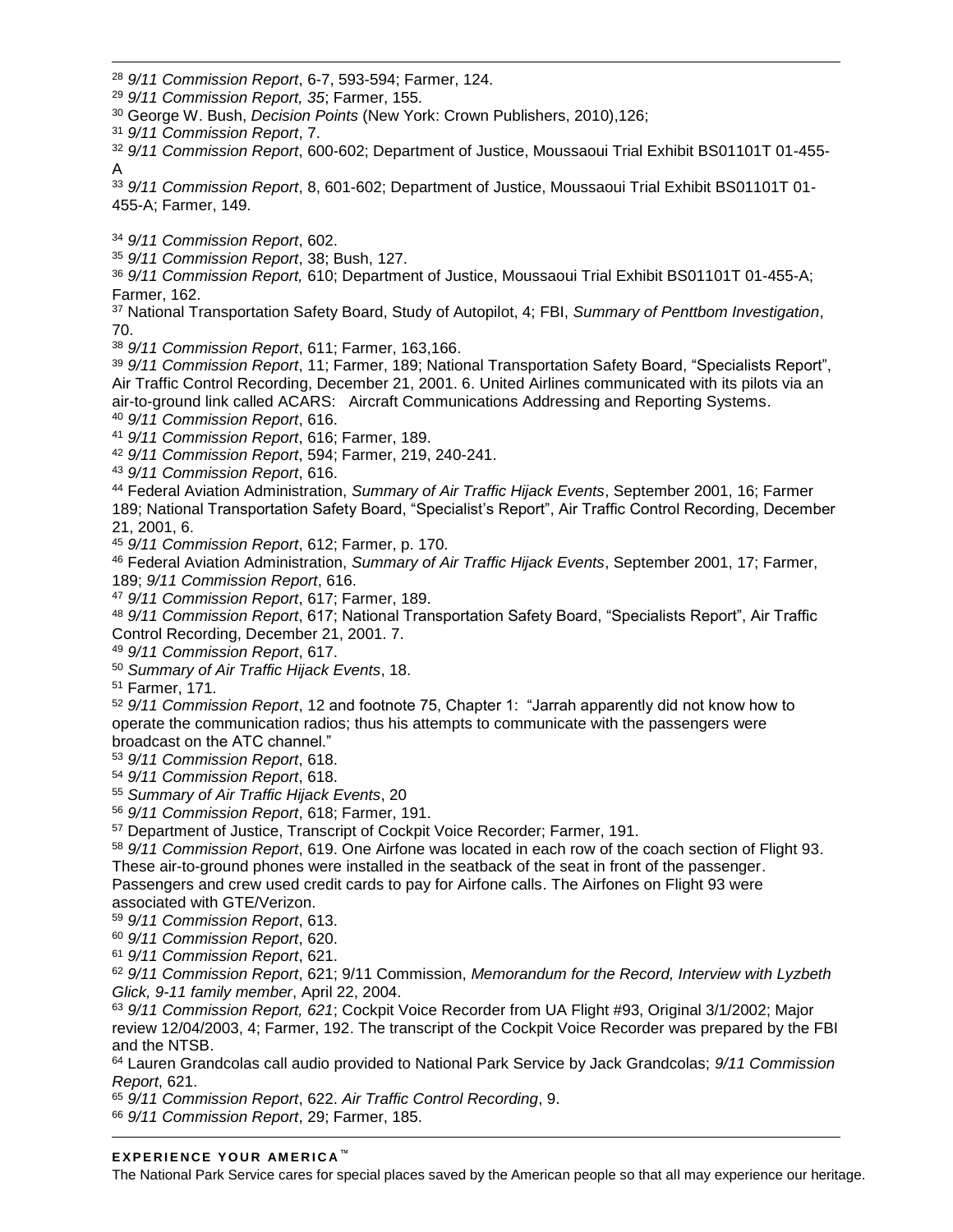67 Department of Justice, Moussaoui Trial Exhibit BS01101T 01-455-A, FBI, Summary of interview with Joseph DeLuca, September 13, 2001.

<sup>68</sup> *9/11 Commission Report*, 622.

 $\overline{a}$ 

<sup>69</sup> *Summary of Air Traffic Hijack Events,* 20; FAA, Memorandum dated September 19, 2001, Partial Transcript, Aircraft Accident, UAL93, Somerset, PA.

<sup>70</sup> 9/11 National Memorial and Museum Interactive Timeline

<sup>71</sup> Tom Daschle, *Like No Other Time: The 107th Congress and the Two Years that Changed America Forever* (New York: Crown Publishers, 2003), 110.

<sup>72</sup> Laura Bush, *Spoken from the Heart* (New York: Scribner, 2010),197.

<sup>73</sup> National Transportation Safety Board, Office of Research and Engineering, *Flight Path Study – United Airlines Flight 93*, February 19, 2002, 7.

*<sup>74</sup> 9/11 Commission Report,* 623*.* FBI, transcripts of recorded calls. The 9/11 Commission Staff received the FBI records of the Penttbom investigation, including transcripts of recorded calls. These records are now with the Commission's files at the National Archives.

*<sup>75</sup> 9/11 Commission Report,* 623.

*<sup>76</sup> 9/11 Commission Report,* 623*.* Department of Justice, Moussaoui Trial Exhibit BS01101T 01-455-A.

*<sup>77</sup> 9/11 Commission Report,* 623*.*

*<sup>78</sup> 9/11 Commission Report,* 623*.*

*<sup>79</sup>* FBI, report of interview with Philip G. Bradshaw, September 11, 2001; *9/11 Commission Report,* 623*.*

80 "*Summary of Air Traffic Hijack Events*", 22.

<sup>81</sup> *9/11 Commission Report, 623*; statement by Esther Heymann.

<sup>82</sup> *9/11 Commission Report*, 457, 624.

<sup>83</sup> *9/11 Commission Report*, 624.

84 "Summary of Air Traffic Hijack Events," 22.

<sup>85</sup> *9/11 Commission Report*, 624. The transcript of the cockpit voice recorder indicates that their struggle continues for the duration of the flight.

<sup>86</sup> FBI, Transcripts of recorded calls, Edward Felt phone call transcribed September 11, 2001.

<sup>87</sup> *9/11 Commission Report*, 624.

<sup>88</sup> *9/11 Commission Report,* 624.

89 Flight Path Study – United Airlines Flight 93, February 19, 2002, 2.

<sup>90</sup> *9/11 Commission Report*, 305.

91 "*Summary of Air Traffic Hijack Events*", 23.

<sup>92</sup> *9/11 Commission Report,* 625.

93 Transcript from Cockpit Voice Recorder from United Airlines Flight #93, 10.

<sup>94</sup> *9/11 Commission Report*, 625.

95 Transcription of calls to Somerset County Emergency Management Agency, September 11, 2001, Recorder 1; time is approximate. "Diamond T" is a local name for the area, referring to the job name of the surface coal mine that had operated at this site for many years but was no longer active in 2001.

96 Transcription of calls to Somerset County Emergency Management Agency, September 11, 2001, Recorder 3; time is approximate. Trip Sheet, Shanksville Volunteer Fire Company, September 11, 2001. 97 Conversation with Shanksville Stonycreek School personnel; transcription of calls to Somerset County Emergency Management Agency, September 11, 2001, Recorder 1.

98 Transcription of calls to Somerset County Emergency Management Agency, September 11, 2001, Recorder 1; time is approximate.

<sup>99</sup> FAA, personnel statements, Cleveland Air Route Traffic Control Center; FAA, *Summary of Air Traffic Hijack Events*, 23.

<sup>100</sup> *9/11 Commission Report*, 46. In the course of its research, the staff of the 9/11 Commission identified inaccuracies in the official testimony given to the Commission by the Department of Defense (DoD) and the Federal Aviation Administration (FAA) in regard to the timeline of events on September 11, 2001. These erroneous statements first appeared in press releases, testimony before Congress, and reports compiled by the agencies in the days after the crash and were repeated in print and television interviews, books and films over the next several years, including the Air Force official history of September 11, *Air War Over America*. Specifically, the Commission identified the following four erroneous statements: 1. The FAA notified the DoD at 9:16 a.m. of the United Flight 93 hijacking. The actual time was 10:07 a.m.; 2. The FAA notified DoD at 9:24 a.m. of the American Flight 77 hijacking. The actual time was 9:34 a.m.; 3. DoD scrambled fighters from Langley Air Force Base in response to the hijackings of United Flight 93 and American Flight 77. The fighters were actually scrambled in response to an erroneous report that American Flight 11 was heading south toward Washington, D.C.; 4. DoD was tracking United Flight 93

#### **EXPERIENCE YOUR AMERICA™**

The National Park Service cares for special places saved by the American people so that all may experience our heritage.